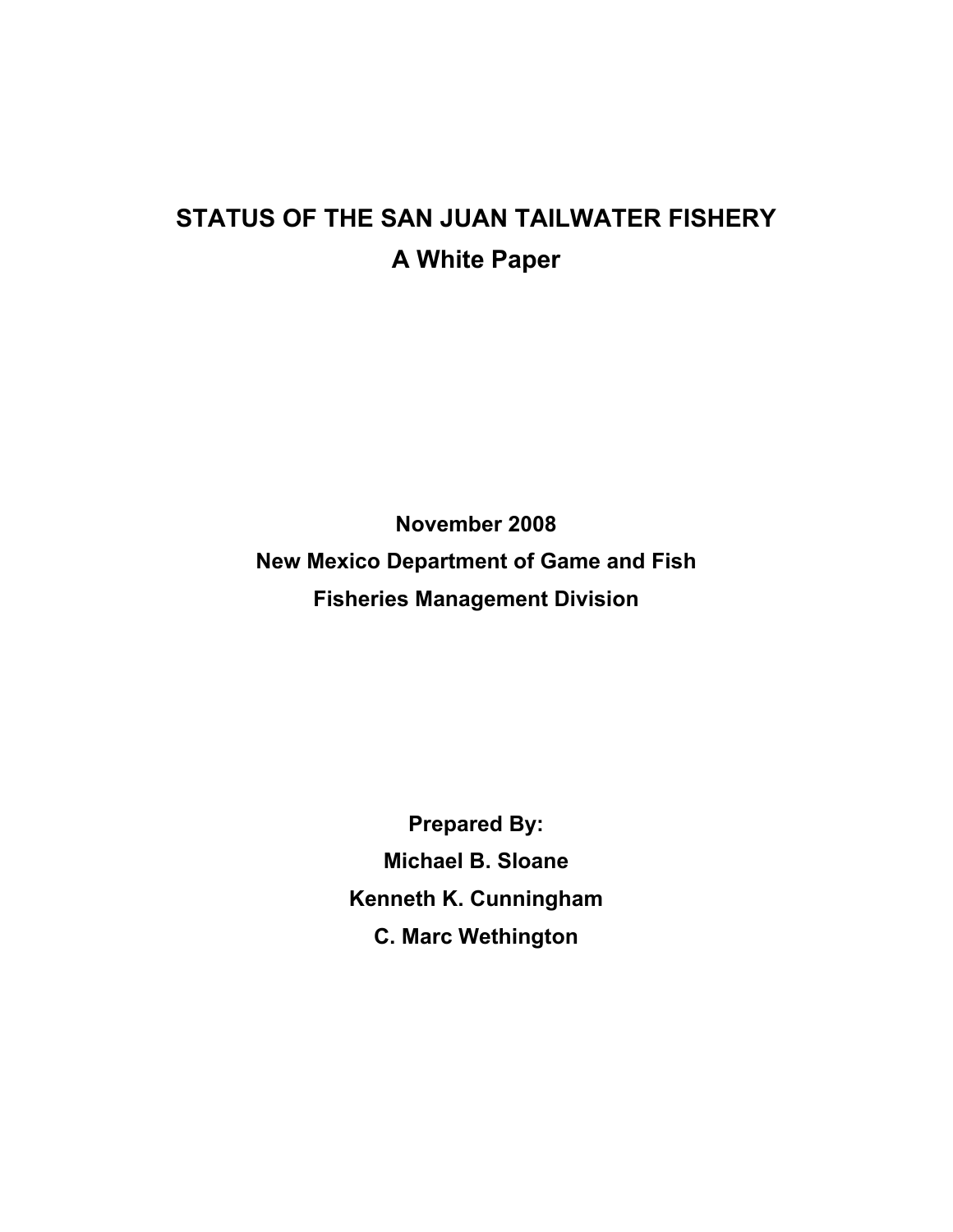## **TABLE OF CONTENTS**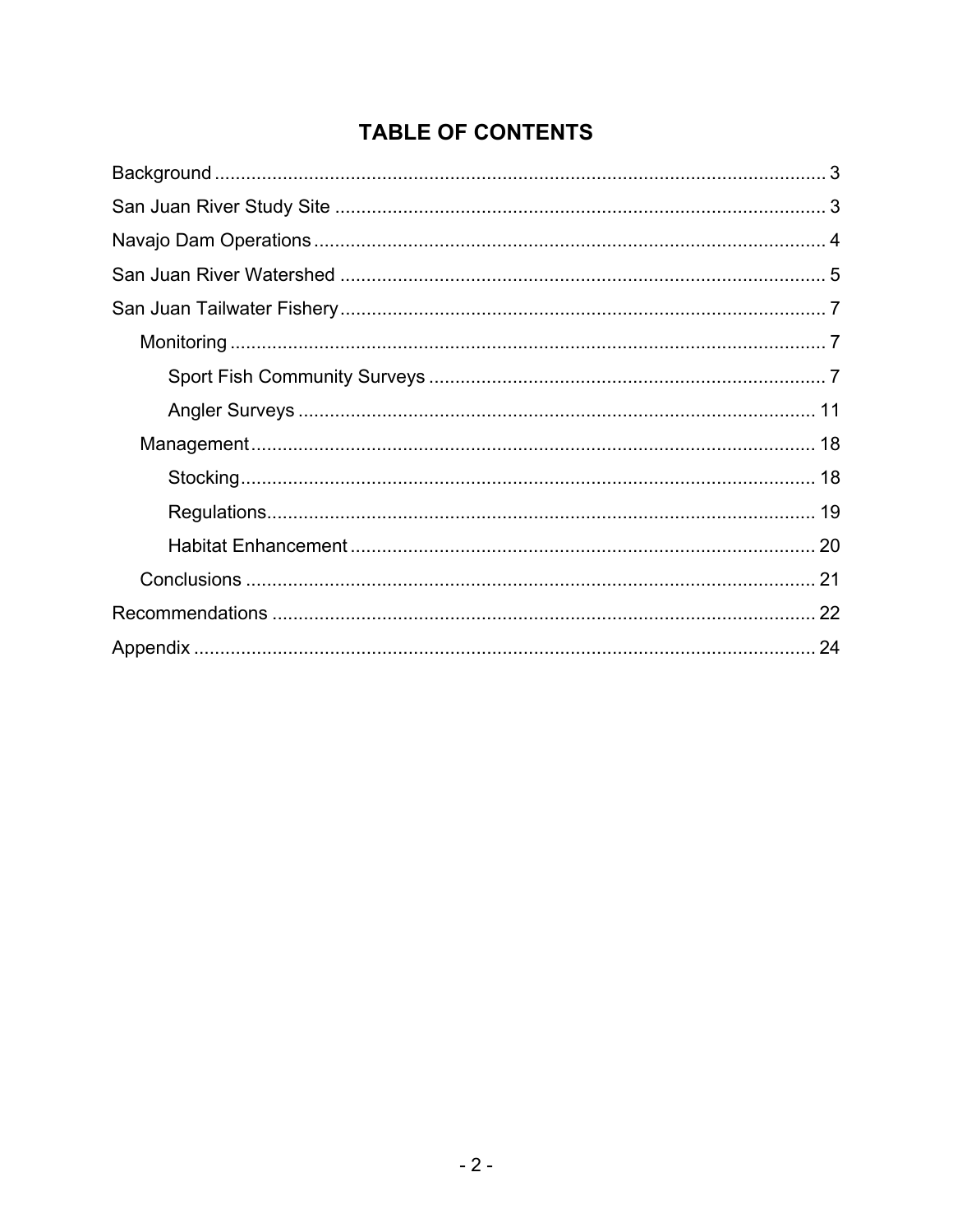### **BACKGROUND**

Anglers from around the world travel to fish the San Juan River. Surveys have estimated that anglers spend 45,000 days per year on the 4-mile section of the Special Trout Water (STW). Anglers generate 20-30 million dollars a year for the local economy. The value of the San Juan River trout fishery to the New Mexico Department of Game and Fish (NMDGF) and the state of New Mexico is significant and the long-term management is an important component of the economic and recreational resources of the state.

This document is designed to update all stake holders (agencies, sportsmen's groups, conservation organizations, and interested individuals) concerning the current status of the San Juan tailwater fishery and allow them an opportunity to participate in management of the STW on the San Juan River. Input provided by these stakeholders will be used by NMDGF to guide future management actions.

There are three sections in this document. The first section details information associated with operation of Navajo Dam. The second section details information related to the San Juan River Basin. The third section details information related to monitoring and management of the San Juan tailwater fishery.

### **SAN JUAN RIVER STUDY SITE**

For management and monitoring purposes, the San Juan tailwater fishery is divided into two stretches. The special trout water section (STW) extends 4 miles downstream from Navajo Dam. The regular river section (RR) extends 3 miles from the end of the STW to Gobernador Canyon. Each stretch is further divided into reaches (Figure 1). The RR stretch includes reaches A-D and the STW stretch includes reaches E-I. The STW is sometimes further divided into a lower section (reaches E and F, designated LSTW) and an upper section (reaches G-I, designated USTW).



Figure 1. Designation of reaches for management and monitoring purposes along the San Juan tailwater.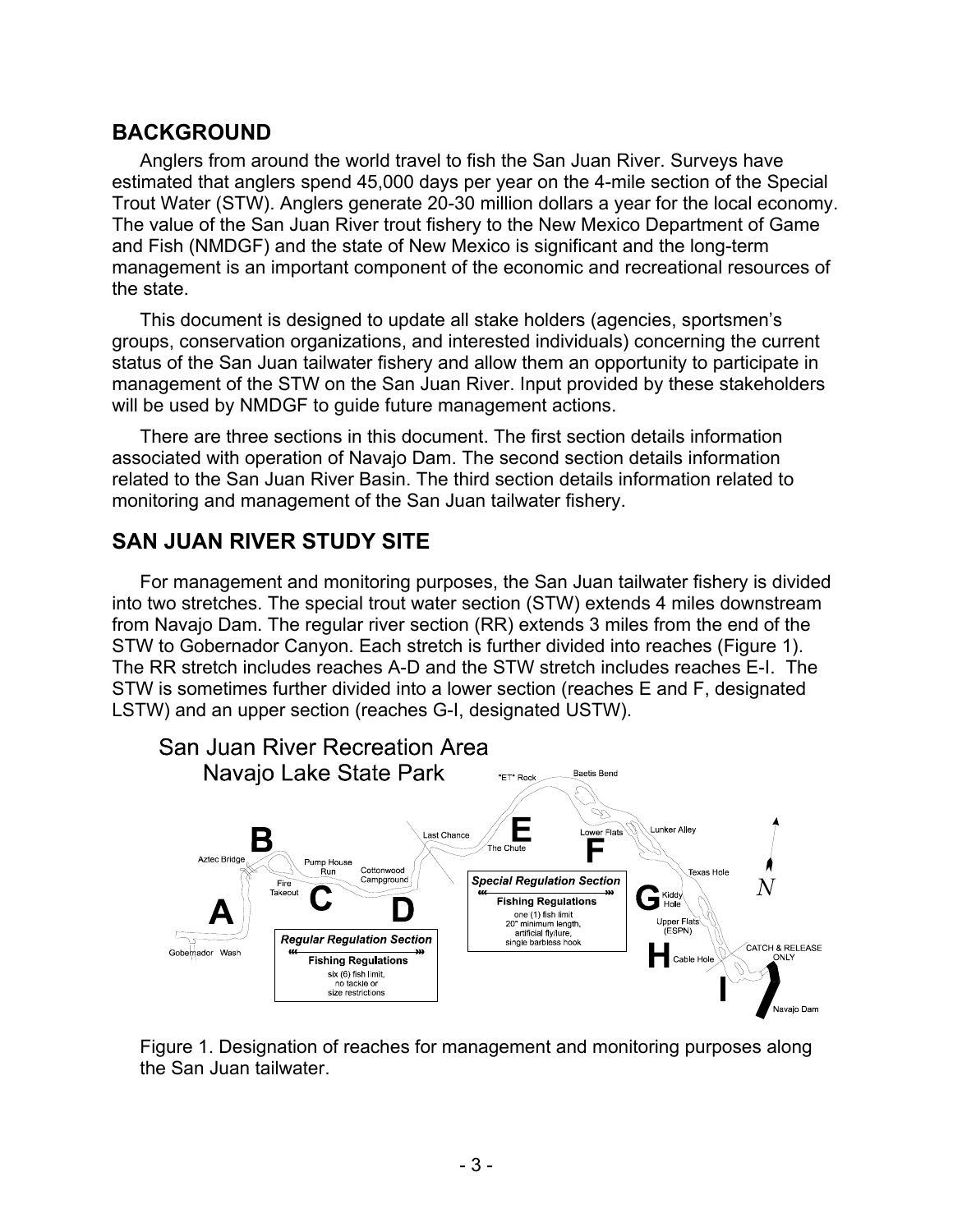### **NAVAJO DAM OPERATIONS**

In general, water management of Navajo Reservoir is under the purview of the U.S. Bureau of Reclamations (BOR). Specific guidelines for management of the conservation pool are set forth in the Chapter 3 Public Law 485 *Colorado River Storage Project-Authority to Construct, Operate and maintain* 

([http://www.wildlife.state.nm.us/recreation/fishing/documents/NavajoDamEnablingLegisl](http://www.wildlife.state.nm.us/recreation/fishing/documents/NavajoDamEnablingLegislation.pdf) [ation.pdf](http://www.wildlife.state.nm.us/recreation/fishing/documents/NavajoDamEnablingLegislation.pdf)). After completion of Navajo Dam in 1962, criteria governing releases of water from Navajo Dam focused primarily on meeting irrigation needs, providing flood control, and maintaining a suitable recreation pool in Navajo Reservoir. During the last decade, the criteria and associated patterns for releasing water from the dam have changed. The purpose of modifying the operation of Navajo Dam and Reservoir was to implement the flow requirements of the Endangered Species Act (ESA).

Current and future discharge patterns from Navajo Dam comply with guidance provided in *Flow Recommendations for the San Juan River* ([http://www.fws.gov/southwest/sjrip/DR\\_FRR.cfm](http://www.fws.gov/southwest/sjrip/DR_FRR.cfm)). This document was developed by several different federal, state, tribal agencies, and private groups, including Bureau of Indian Affairs, U.S. Fish and Wildlife Service (FWS), BOR, Jicarilla Apache Tribe, Navajo Nation, Southern Ute Tribe, Colorado Division of Wildlife, NMDGF, water users in the basin, and Bureau of Land Management (BLM).

These recommendations enable water development in the basin to proceed in compliance with Federal and State laws, interstate compacts, court decrees, and Indian trust responsibilities. To accomplish these, Navajo Dam and Reservoir is operated to provide water releases designed to maintain and improve habitat for the razorback sucker and the Colorado pikeminnow, while maintaining the authorized purposes of Navajo Reservoir.

In 2006, BOR completed a final environmental impact statement (EIS, [http://www.usbr.gov/uc/envdocs/eis/navajo/navresops\\_Feis.html\)](http://www.usbr.gov/uc/envdocs/eis/navajo/navresops_Feis.html) on the operation of the reservoir to meet ESA related flow recommendations for the San Juan River. The flow recommendations were developed by the San Juan River Basin Recovery Implementation Program and adopted by the FWS to conserve populations of Colorado pikeminnow and razorback sucker consistent with recovery goals established under the ESA, and proceed with water development in the basin in compliance with Federal and State laws, interstate compacts, court decrees, and Federal trust responsibilities to Native American Tribes. *Flow Recommendations for the San Juan River* calls for Navajo Reservoir to be operated in such a manner as to better mimic the natural (predam) hydrograph of the San Juan River, which is characterized by high peak flows in the spring and lower base flows the rest of the year. BOR has operated the reservoir in this manner since 1999.

The EIS was necessary because *Flow Recommendations for the San Juan River* called for releases to be as low as 250 cubic feet per second (cfs), which was outside the historical, normal operating limits. In the development of the EIS, BOR considered 3 alternatives, no action, a 250 cfs minimum release and 5,000 cfs maximum release alternative (250/5000), and a 500 cfs minimum release and 5,000 maximum release alternative (500/5000). The no action and 500/5,000 alternatives were rejected due to these alternatives not fully meeting the flow recommendations by not storing sufficient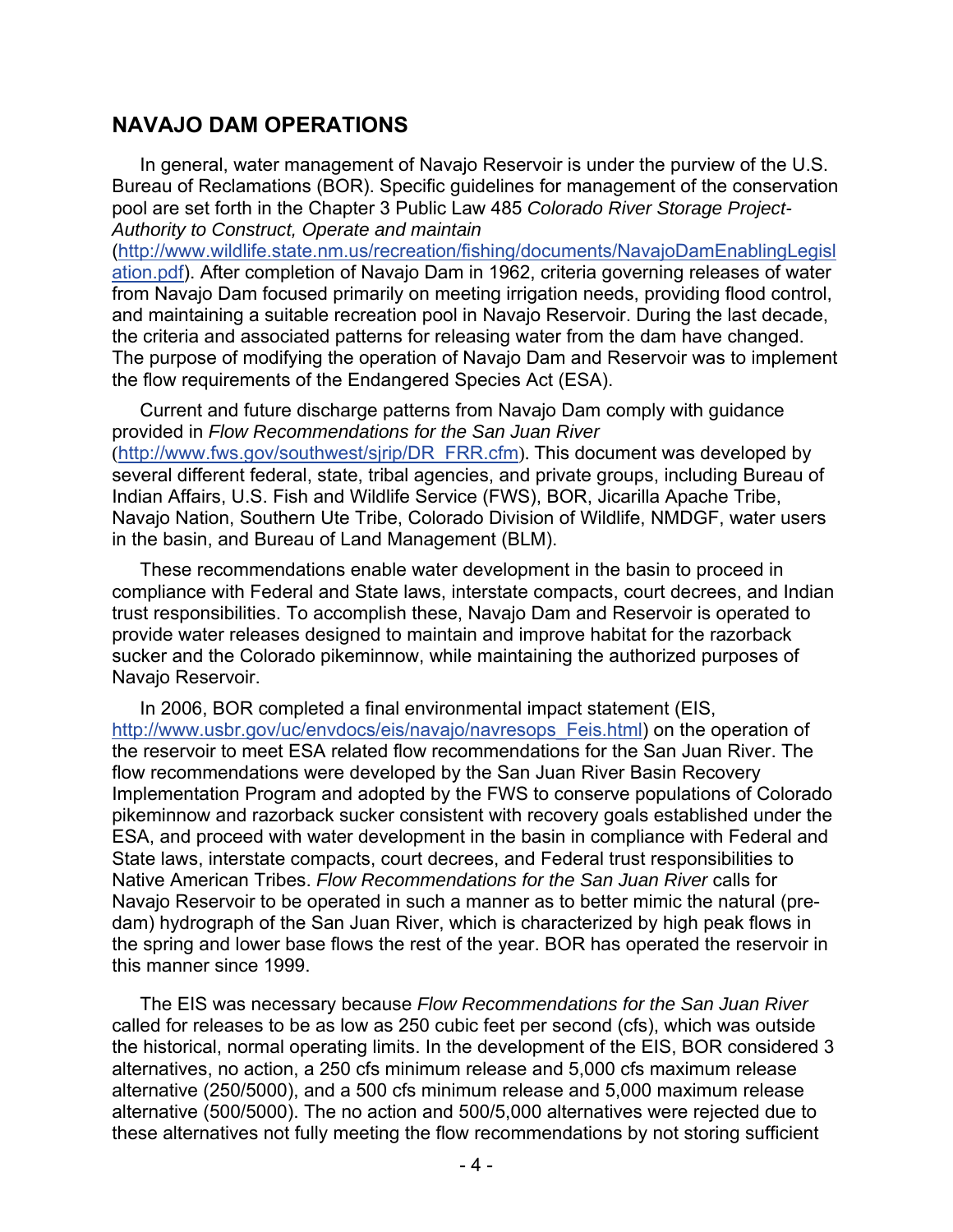water to provide the necessary spring peak releases. Meeting the flow recommendations is important to avoid jeopardizing the continued existence of endangered fish. Therefore, the 250/5,000 alternative action was accepted.

Average annual discharge rates from Navajo Dam from 1963-2007 were 1,109 cfs. Discharge rates ranged from a high of 2,546 cfs in 1985 to a low of 320 cfs in 1963. Average discharge was highly variable across years (Figure 2). Average daily discharge rates during an average year were fairly stable during winter and spring months, ranging from 500-1,000 cfs (Appendix, Figure A1). Discharge rates then typically increased to 5- 6,000 cfs for 1-2 months (typically May, June, or July) before decreasing back to previous rates. The main difference between discharge rates for average years and high and low discharge years were the extent and magnitude of the late spring or early summer increases (Appendix, Figure A1). Average daily discharge rates from 1963- 1999 fell below 500 and 250 cfs 20.9 and 2.2% of the time, respectively. For the period 2000 to 2007, average daily discharge fell below 500 and 250 cfs 47.1 and 3.7% of the time, respectively.



Figure 2. Annual mean daily discharge rates for the San Juan tailwater, 1955-2007.

#### **SAN JUAN RIVER WATERSHED**

Management of site facilities at Navajo Lake and along the San Juan River is primarily under the jurisdiction of New Mexico State Parks (NMSP). Land ownership in the San Juan River watershed is a combination of NMSP, BOR, BLM, and private entities.

The watersheds of the San Juan River are composed of sandstone, shale, siltstone, and mudstone. Each of these components is highly erodible, especially given the low frequency, high intensity storm events that characterize the region. The United States Geological Service (USGS) conducted a study of the impact of oil and gas development on sedimentation in Largo Canyon in San Juan County, New Mexico (*Effects of Roads and Well Pads on Erosion in the Largo Canyon Watershed, New Mexico, 2001–02*,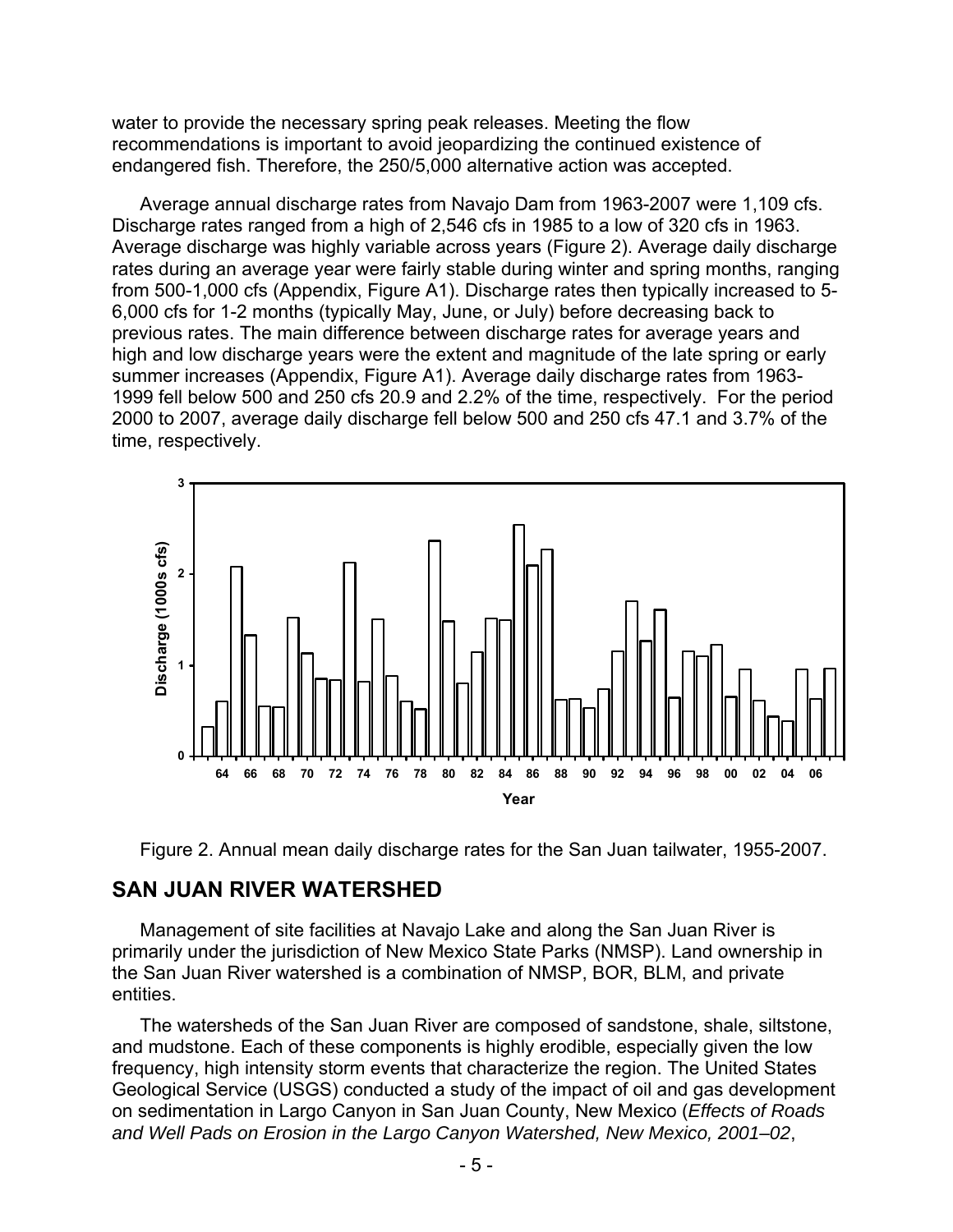[http://pubs.usgs.gov/sir/2006/5039/pdf/sir2006-5039.pdf\)](http://pubs.usgs.gov/sir/2006/5039/pdf/sir2006-5039.pdf). Largo Canyon is located along the San Juan River below the STW. Because of the proximity of this study area and the similar geology to the area along the STW, erosion rates determined from this study were used to generate potential sediment outputs from areas surrounding the STW.

The three watersheds impacting the San Juan River in and around the STW include Simon Canyon/Rex Smith Wash, Pump Canyon, and Lower Gobernador Canyon (Figure 3) and were defined using USGS Hydrologic Unit Maps (<http://water.usgs.gov/GIS/huc.html>).



Figure 3. Three watersheds impacting the upper San Juan River. Access roads and numbers of wells are shown for each watershed. Well data was obtained from the New Mexico Oil Conservation Division and confirmed with data from BLM. Road information was obtained from the BLM.

The potential sediment contribution of roads, well pads, and hillslopes in each of the three watersheds can be estimated by application of the erosion rates determined by information provided in *Effects of Roads and Well Pads on Erosion in the Largo Canyon Watershed, New Mexico, 2001–02,* and was used to estimate the potential contribution of each of the components for each of the watersheds (Table 1; Appendix, Table A1). Across all three watersheds potential sediment contributions of each component were similar, with roads contributing approximately 1%, well pads 12%, and hillslopes 87%. These erosion data indicate that while oil and gas development contributes some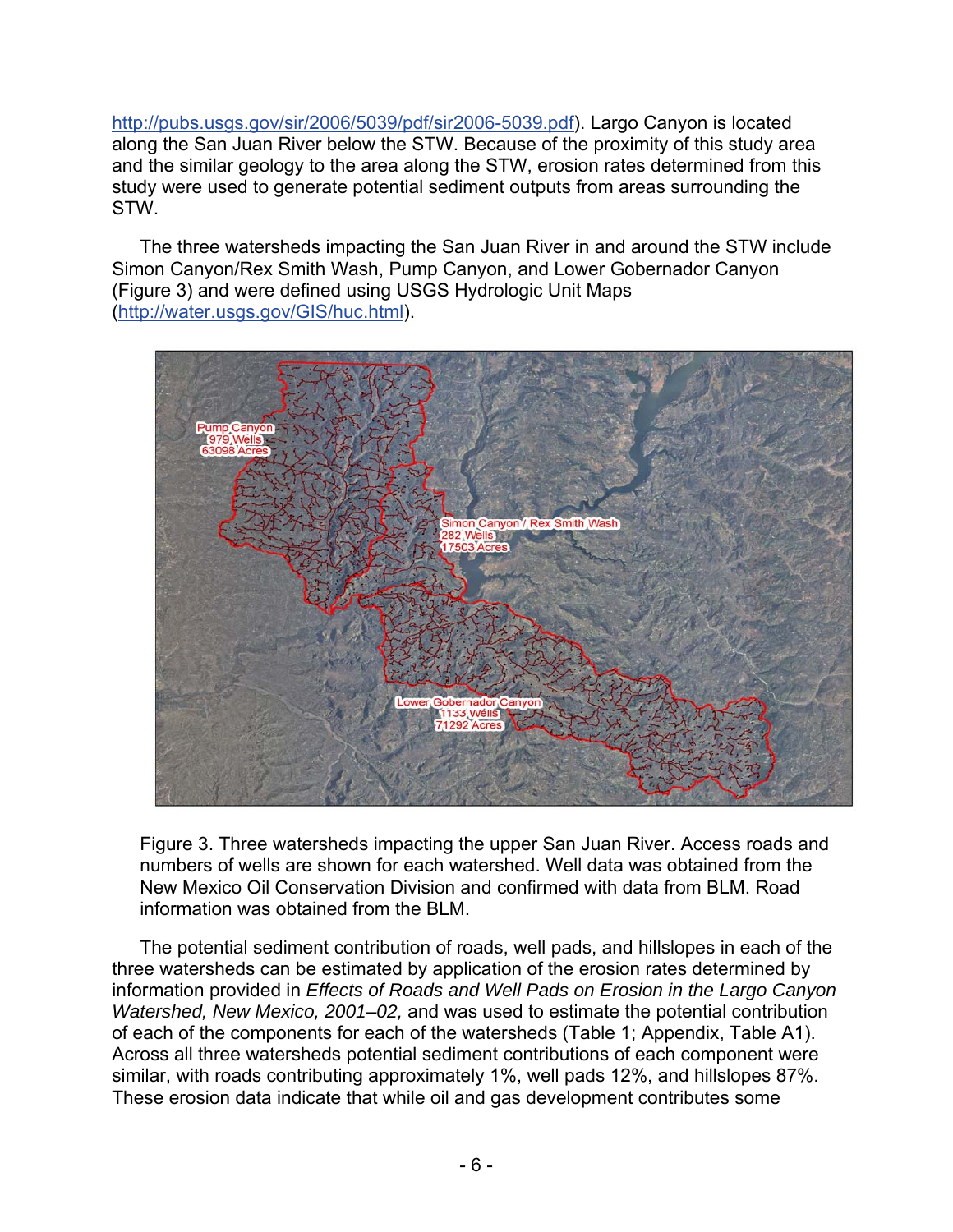sediment, the vast majority of the sediment entering the San Juan River is caused by natural erosive processes.

| Watershed                  | Surface           | Surface Area  | <b>Sediment Potential</b> | Percent      |  |
|----------------------------|-------------------|---------------|---------------------------|--------------|--|
|                            | <b>Type</b>       | (ft $^2$      | (ft <sup>3</sup> /yr)     | Contribution |  |
| Simon Canyon/              | Roads             | 32,937,770    | 32,937                    | 1.3          |  |
| <b>Rex Smith Wash</b>      |                   |               |                           |              |  |
|                            | <b>Well Pad</b>   | 28,256,682    | 31,0823                   | 12.7         |  |
|                            | <b>Hillslopes</b> | 701,236,228   | 2,103,708                 | 85.9         |  |
| Pump Canyon                | Roads             | 32,937,770    | 32,937                    | 0.4          |  |
|                            | <b>Well Pad</b>   | 98,096,779    | 1,079,064                 | 12.5         |  |
|                            | <b>Hillslopes</b> | 2,617,514,331 | 7,852,543                 | 87.1         |  |
| Lower Gobernador<br>Canyon | Roads             | 36,224,078    | 36,224                    | 0.4          |  |
|                            | <b>Well Pad</b>   | 115,870,777   | 1,274,578                 | 12.0         |  |
|                            | <b>Hillslopes</b> | 2,953,384,665 | 8,860,154                 | 87.6         |  |

Table 1. Sedimentation potential for roads, well pads, and hillslopes for each watershed.

The New Mexico Environment Department completed an impairment study of the San Juan River in September 2004

([http://www.nmenv.state.nm.us/swqb/Projects/SanJuan/SBD/DRAFT-](http://www.nmenv.state.nm.us/swqb/Projects/SanJuan/SBD/DRAFT-SJR_SBD_Protocol09_14_04.pdf)

[SJR\\_SBD\\_Protocol09\\_14\\_04.pdf](http://www.nmenv.state.nm.us/swqb/Projects/SanJuan/SBD/DRAFT-SJR_SBD_Protocol09_14_04.pdf)). The study determined the reach from Navajo Dam to Canon Largo fully supported aquatic life and there was no impairment based on sediment. The study also detailed the geology of the region and states that sedimentation is to be expected in this region based on the geology and intense summer precipitation. These findings provide additional support for the erosion analysis detailed above.

### **SAN JUAN TAILWATER FISHERY**

Management of fisheries resources associated with the San Juan River is the responsibility of the NMDGF. The NMDGF actively manages the San Juan tailwater by extensively monitoring of both sport fish communities and anglers. This information is then used to develop stocking programs, develop and implement sound regulations, and initiate habitat enhancement projects.

### **Monitoring**

### *Sport Fish Community Surveys*

#### **Methods**

Annual electrofishing surveys were conducted in mid-to-late fall to determine the relative health of the sport fish community. Sampling effort was evenly distributed among both stretches of the tailwater. The primary method of collection incorporated a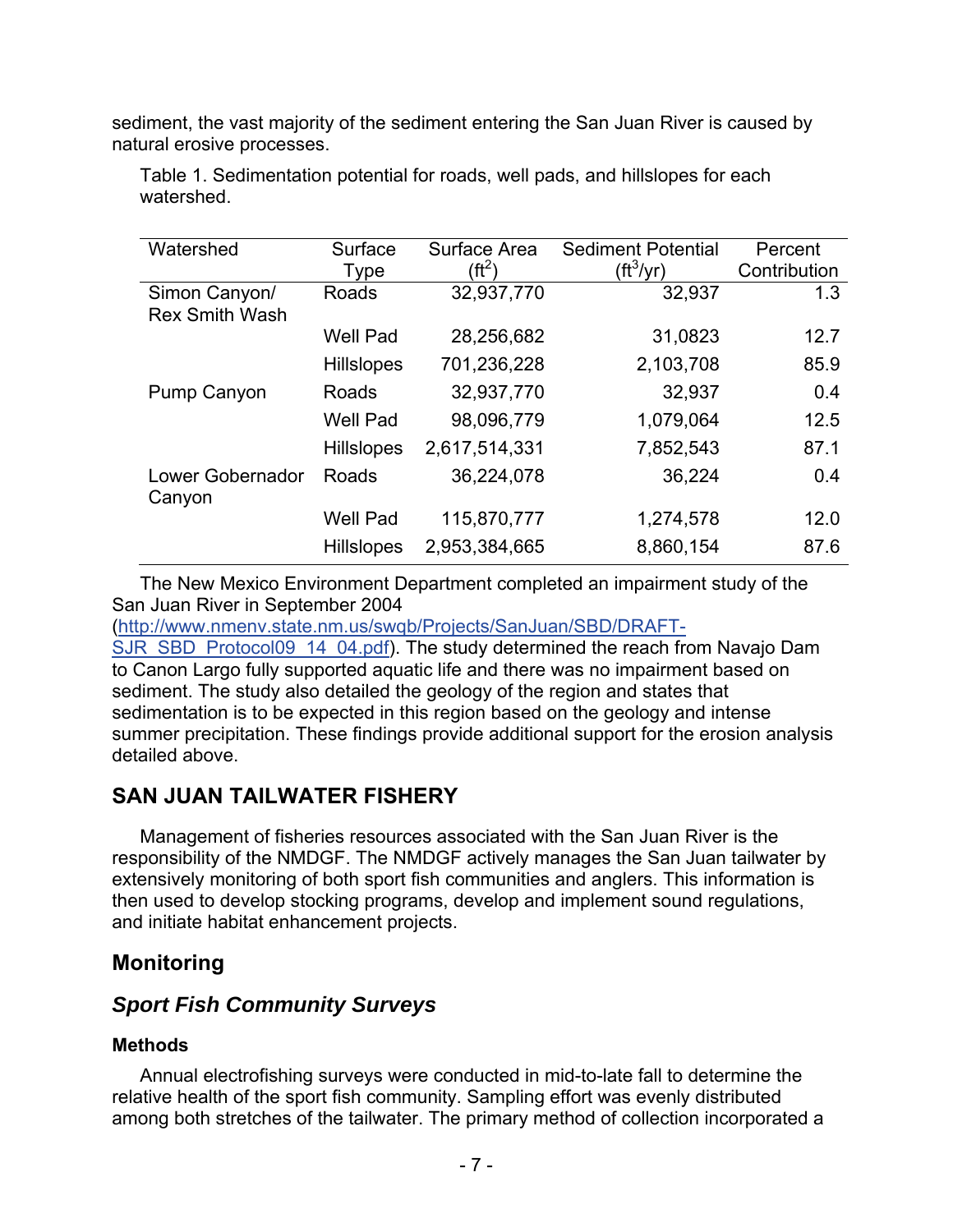Smith-Root 5.0 GPP electrofisher mounted on a 14 foot rubber raft with a globe-shaped fixed electrode suspended from a boom on the bow of the raft. Stunned fish were netted by one or two individuals who place the trout in a live well for processing. Fish were weighed, measured and examined before being released back into the river. In 2000 no survey was conducted due to adverse weather conditions.

#### **Results**

Electrofishing catch rates for the San Juan tailwater from 1995-2007 were almost 380 fish/hr of sampling. Catch rates ranged from a high of over 650 fish/hr in 2004 to a low of 100 fish/hr in 2002 (Figure 4). Overall there seemed to be an increase in catch rates from 1995-2007, as well as a decline in catch rates from reach I downstream through reach A (Figure 5) and from stretch 1 downstream through stretch 3 (Figure 6). Annual trends in catch rates by reach (Appendix, Figure A2) and by stretch (Appendix, Figure A3) were similar to those just described.



Figure 4. Annual electrofishing catch rates for the San Juan tailwater, 1995-2007.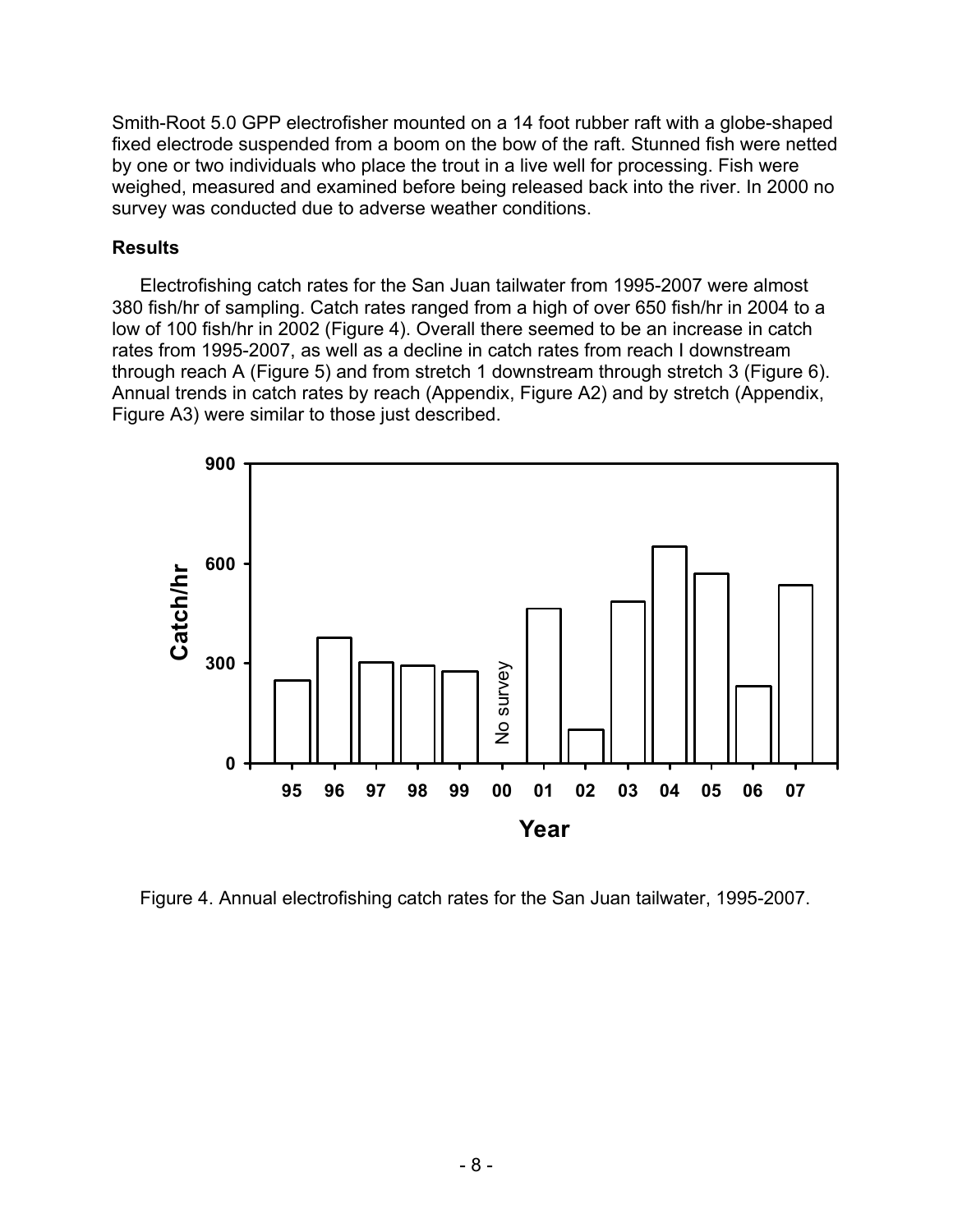

Figure 5. Electrofishing catch rates by reach for the San Juan tailwater, 1995-2007.





Condition (K) factors are based on fish lengths and weights and are used to determine the overall health of a fish. Fish are considered healthy when their Kfactor equals or exceeds "1." Mean K-factor for fish collected in the San Juan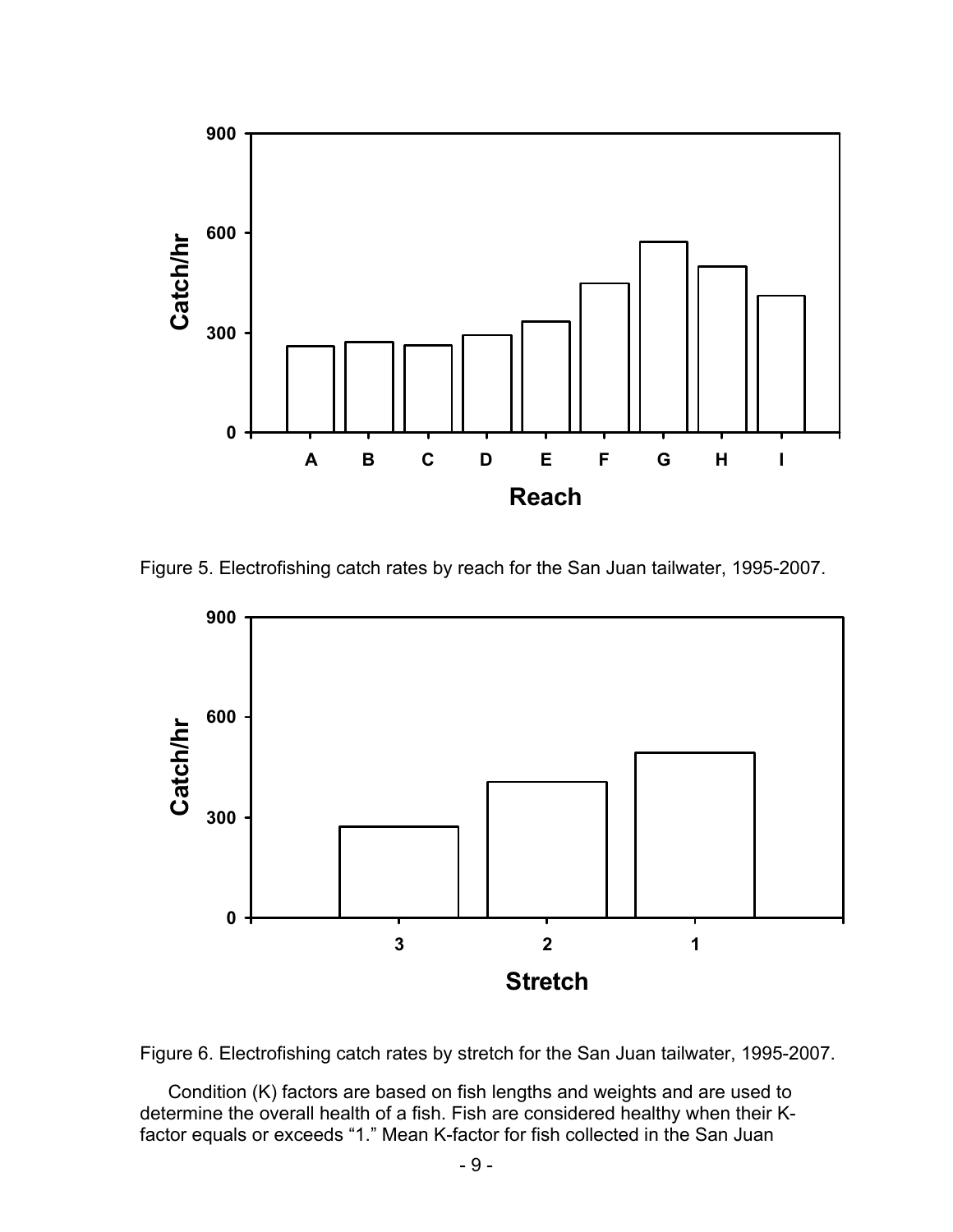tailwater from 1995-2007 was 1.16. K-factors ranged from a high of 1.202 in 1998 to a low of 1.082 in 2004. Fish health was high across all years (Figure 7) as well as all reaches within the STW (Figure 8). Annual trends in condition by reach (Appendix, Figure A4) were similar to those just described.



Figure 7. Average annual estimates of health of fish collected with electrofishing in the San Juan tailwater, 1995-2007.



Figure 8. Average estimates by reach of health of fish collected with electrofishing in the San Juan tailwater, 1995-2007.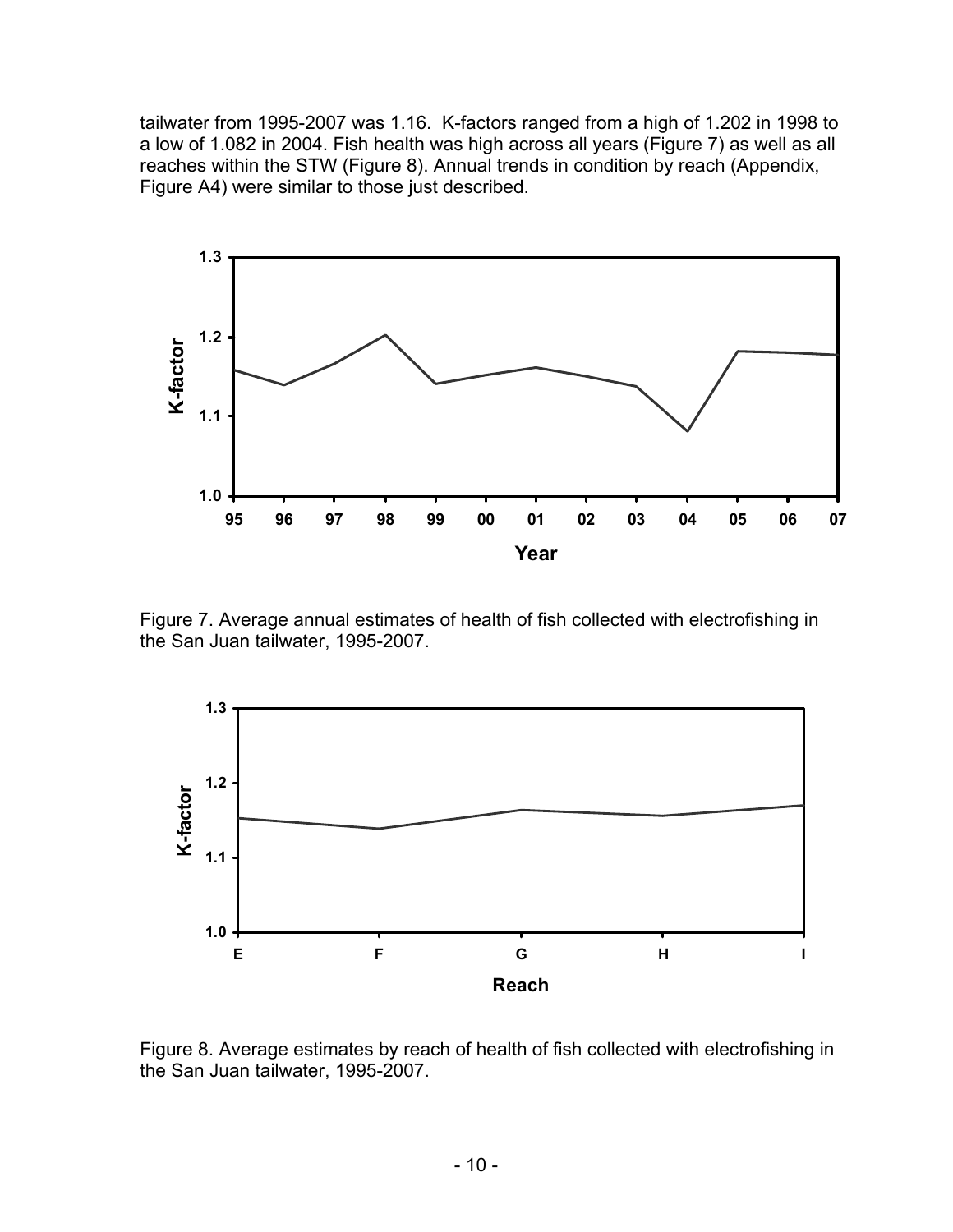### *Angler Surveys*

#### **Methods**

Angler use and catch surveys were conducted using standardized methods developed by the NMGF. Surveys were evenly distributed among all reaches of the tailwater. Angler use was estimated using information derived by conducting standardized pressure counts. These methods included counting the number of anglers in each section observed at 1100 hours on any given day, and counts were conducted several times each month. The average number of anglers in each section was multiplied by the number of days in a particular month to get an estimate of total number of anglers. Anglers were also interviewed at the end of their angling day and asked to provide information on hours fished, numbers of fish caught, numbers of fish harvested, sizes of fish caught, residence, and (beginning in 2004) satisfaction with there angling experience. This information was used to calculate pressure estimates, catch rates, percent of fish >20" caught, angler origin, and levels of angler satisfaction. An average of almost 1,000 anglers were interviewed annually from 1995-2007. Numbers of anglers interviewed ranged from a high of 1,832 in 2000 to low of 389 in 2005 (Figure 9). Numbers of interviews declined to an annual average of 400 starting in 2003 because of manpower shortages. However, 400 interviews is the minimum number needed to provide statistically reliable information.



Figure 9. Numbers of anglers interviewed while conducting creel surveys in the San Juan tailwater, 1995-2007.

#### **Results**

 Almost 3.5 million hours of angling pressure was expended in the San Juan tailwater fishery from 1995-2007. Annual average pressure estimates were about 269,000 hr and ranged from a high of 337,000 hr in 1996 to a low of 220,000 hr in 1995 (Figure 10). During a typical year, angling pressure increased from January through March, declined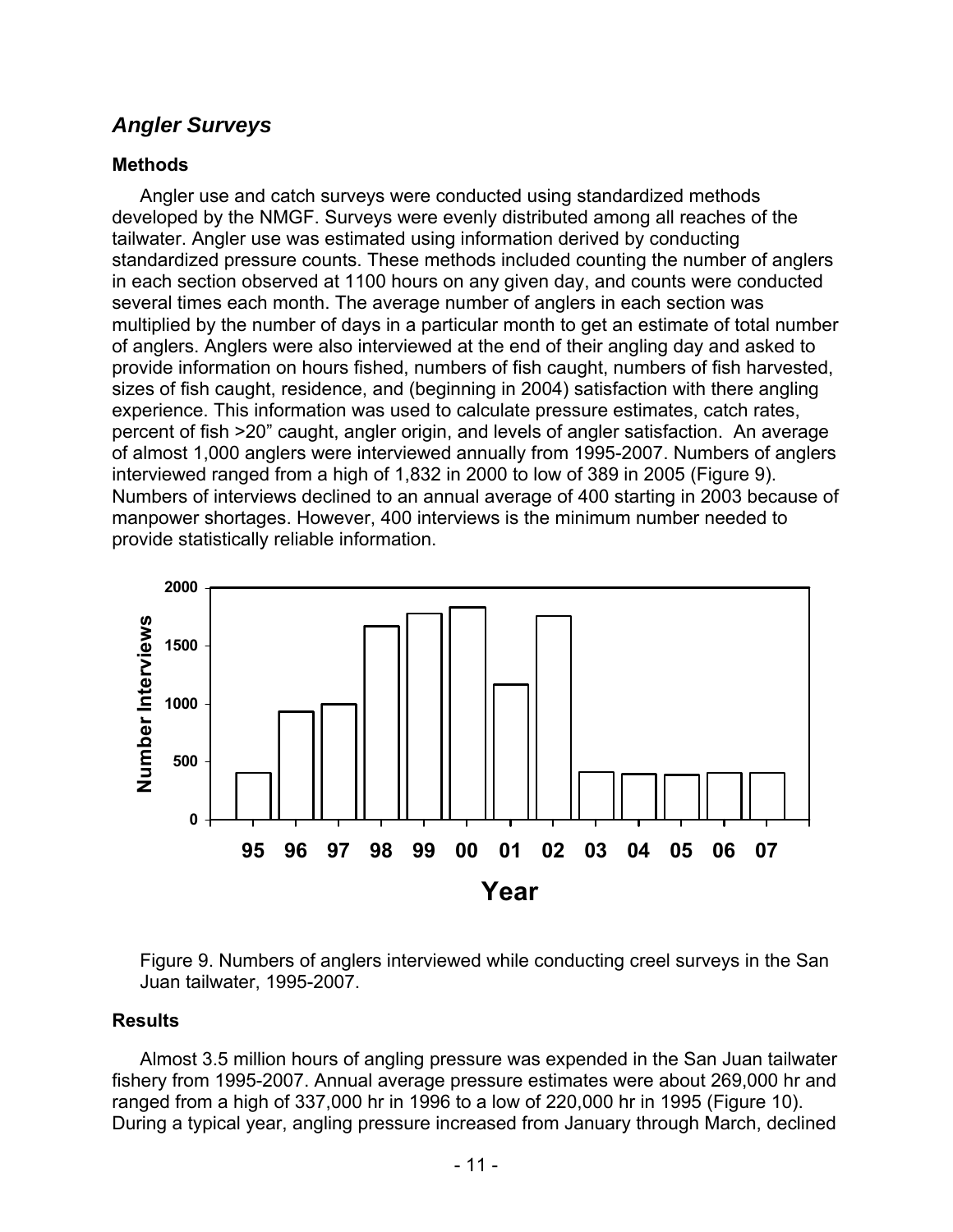slightly through May, and then increased to its greatest levels from July through October (Figure 11). Angling pressure is typically greater in the STW (especially reaches F, G, and H) and less in the RR (especially reach C; Figures 12, 13). Annual trends in angling pressure by month and reach (Appendix, Figure A5) and month and stretch (Appendix, Figure A6) were similar to those just described.



Figure 10. Annual estimates of angling pressure for the San Juan tailwater, 1995- 2007.



Figure 11. Estimates of angling pressure by month for the San Juan tailwater, 1995- 2007.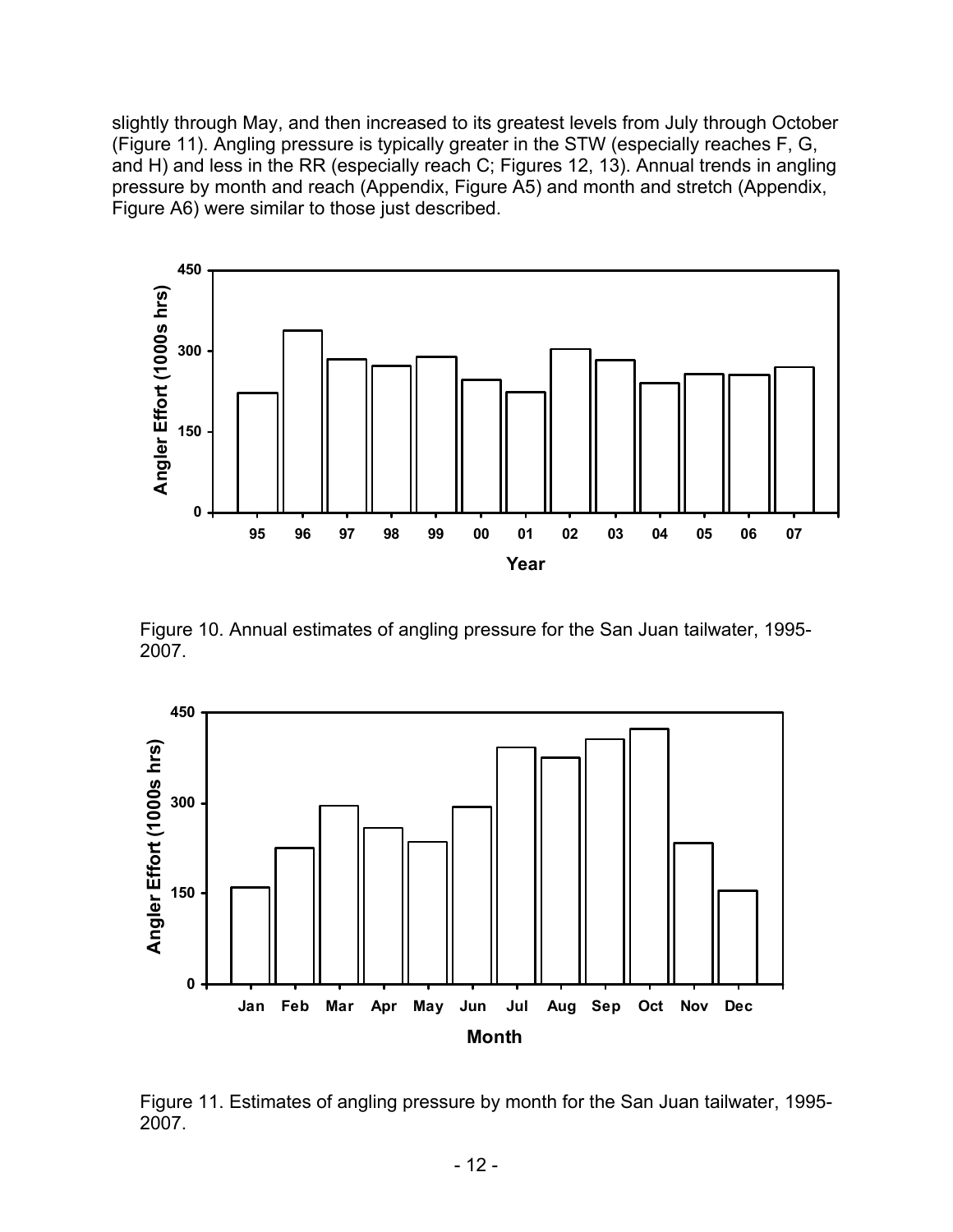

Figure 12. Estimates of angling pressure for the San Juan tailwater by reach, 1995- 2007.



Figure 13. Estimates of angling pressure for the San Juan tailwater by stretch, 1995- 2007.

 Angler catch rates in the San Juan tailwater averaged almost 1 fish/hr hour from 1995-2007. Catch rates for the RR, LSTW, and USTW were 0.54 fish/hr, 1.14 fish/hr, and 1.22 fish/hr, respectively. Annual catch rates were fairly consistent over all years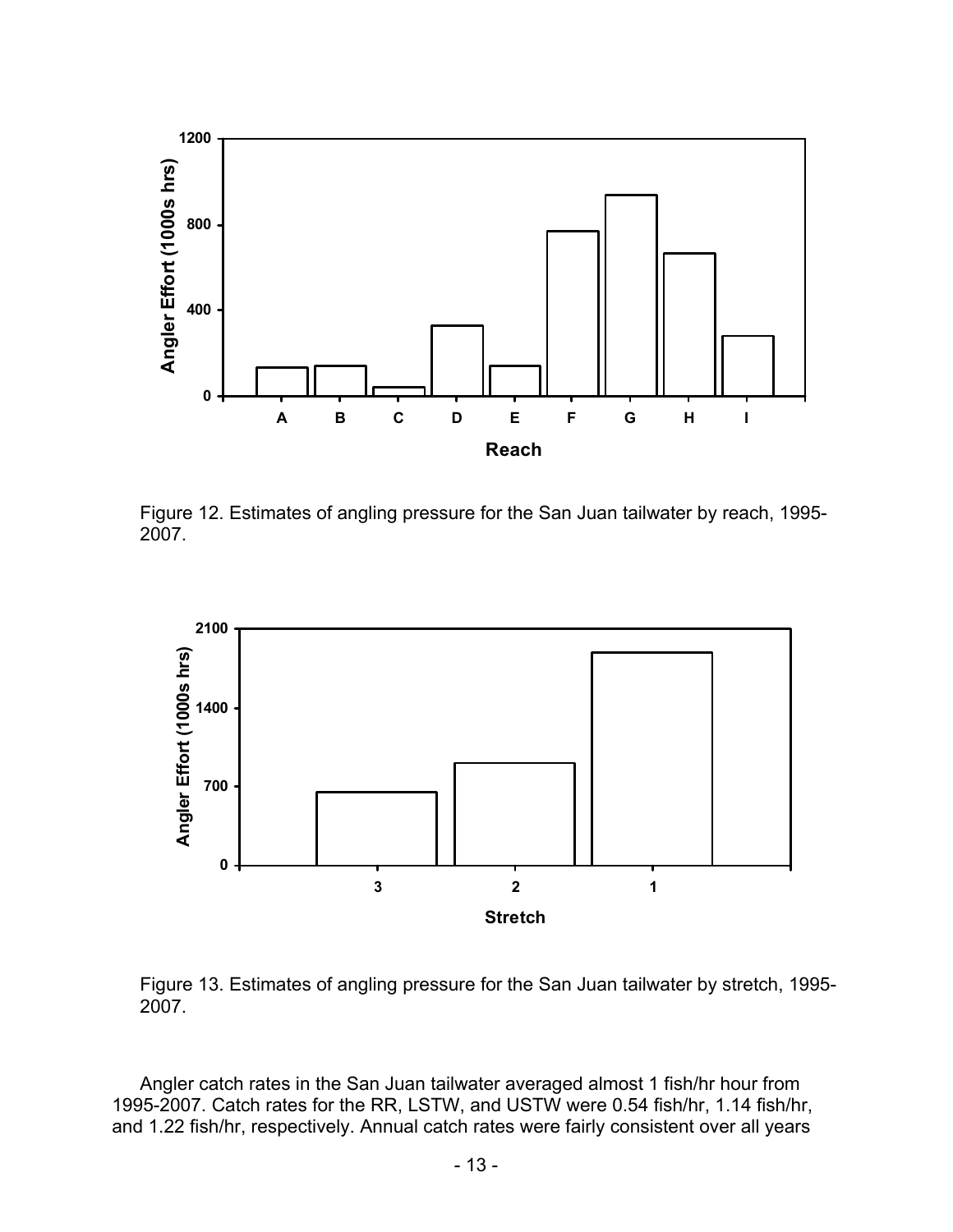and ranged from 1.22 fish/hr in 1996 to of 0.81 fish/hr in 1995 (Figure 14). During a typical year, angler catch rates increased from January through July, declined in August, and then increased again in November (Figure 15). Annual trends in angler catch rates by month and stretch were similar to those just described (Appendix, Figure A7).



Figure 14. Annual estimates of angler catch rates by stretch (**□**=RR, ■=LSTW, ■=USTW) for the San Juan tailwater, 1995-2007.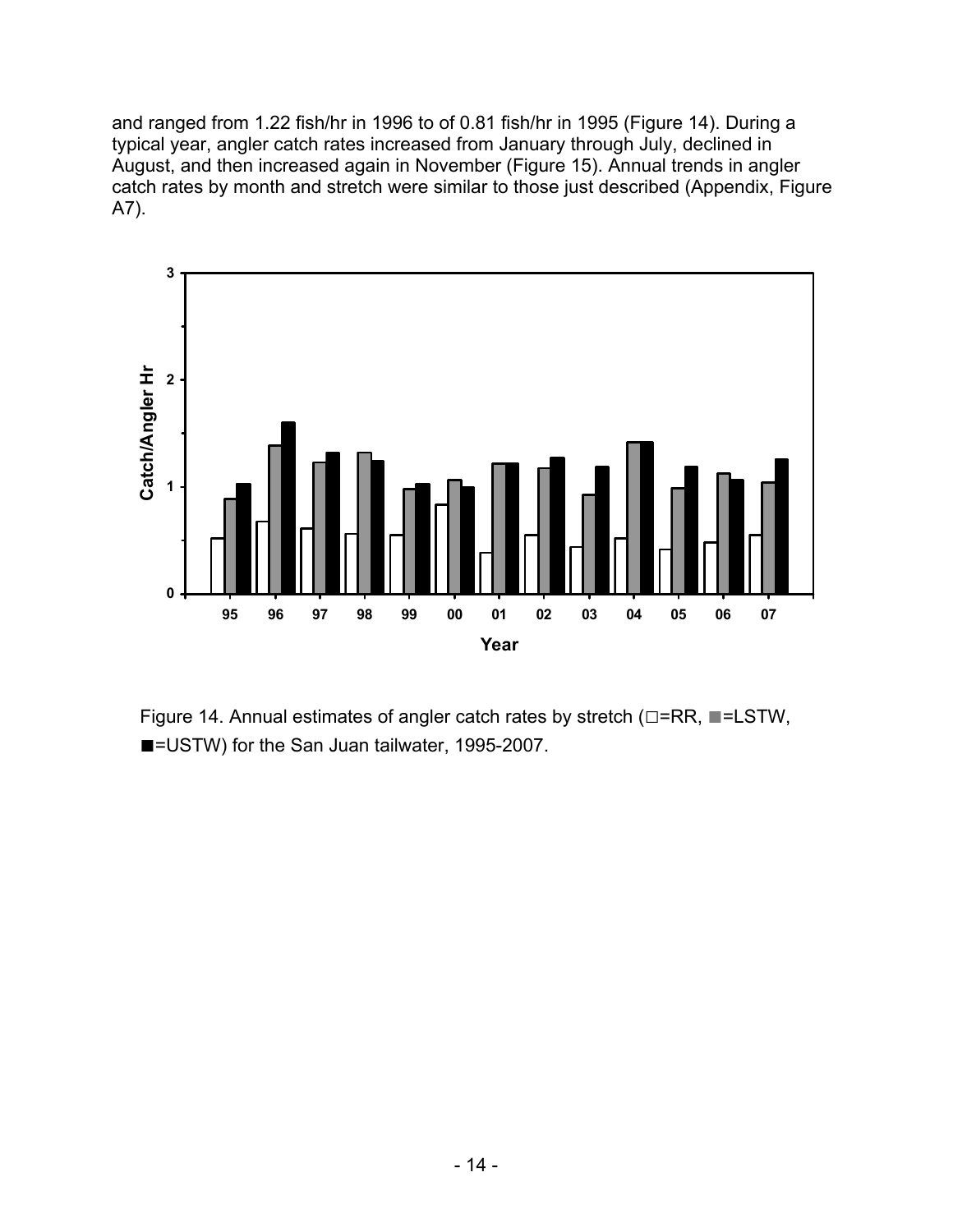

Figure 15. Estimates of angler catch rates by month and stretch (**□**=RR, ■=LSTW, ■=USTW) for the San Juan tailwater, 1995-2007.

Over 5% of fish caught in the STW from 1995-2007 were >20". Percentages of fish >20" caught in the LSTW and USTW were 6.4 and 5.3, respectively. Estimates showed no distinct annual or seasonal trends (Figures 16, 17). Similarly, no distinct trends by river stretch were evident. (Appendix, Figure A8).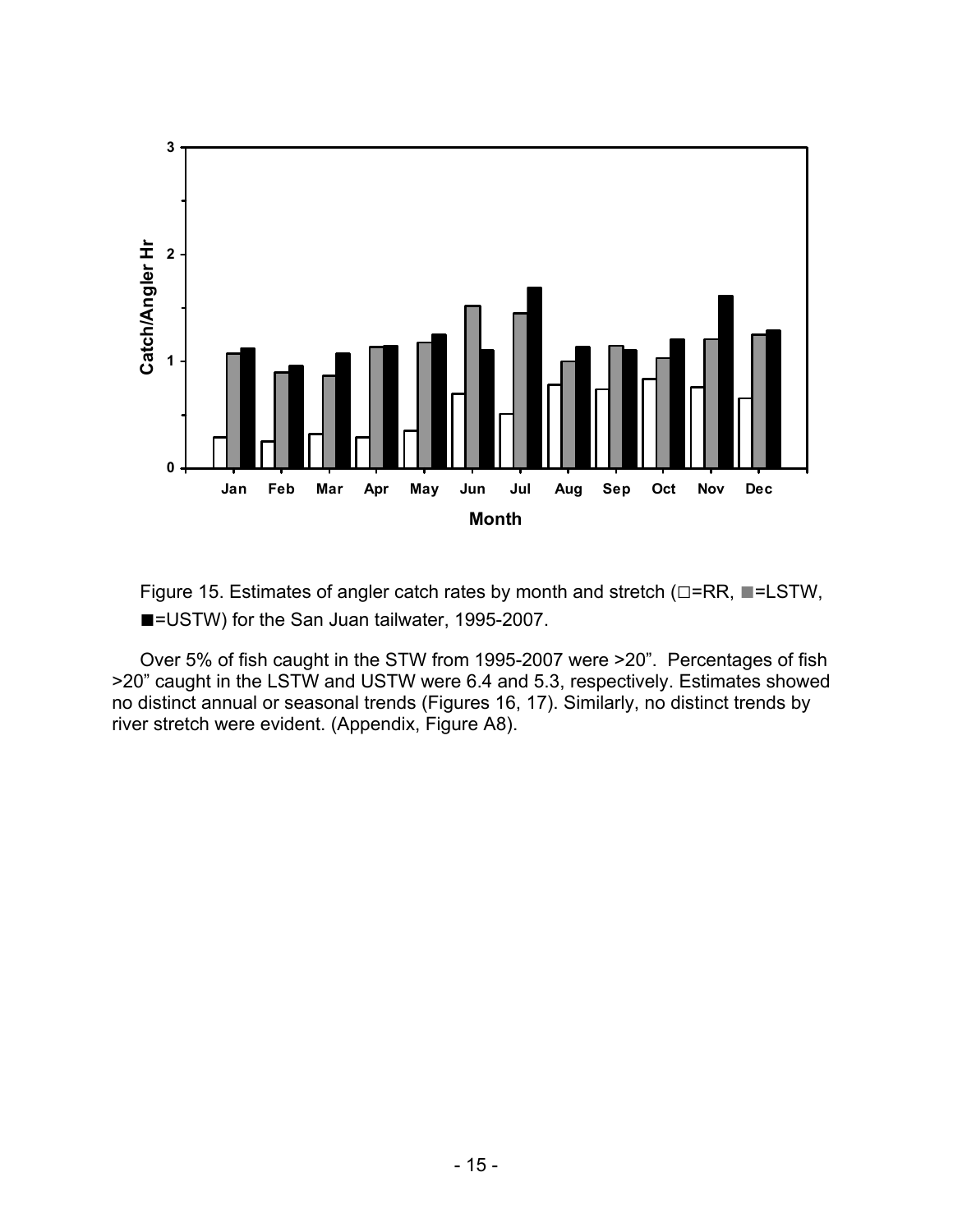

Figure 16. Annual percentage of fish >20" caught by stretch (**□**=LSTW, ■=USTW) for the San Juan tailwater, 1995-2007.



Figure 17. Percentage of fish >20" caught by month and stretch (**□**=LSTW, ■=USTW) for the San Juan tailwater, 1995-2007.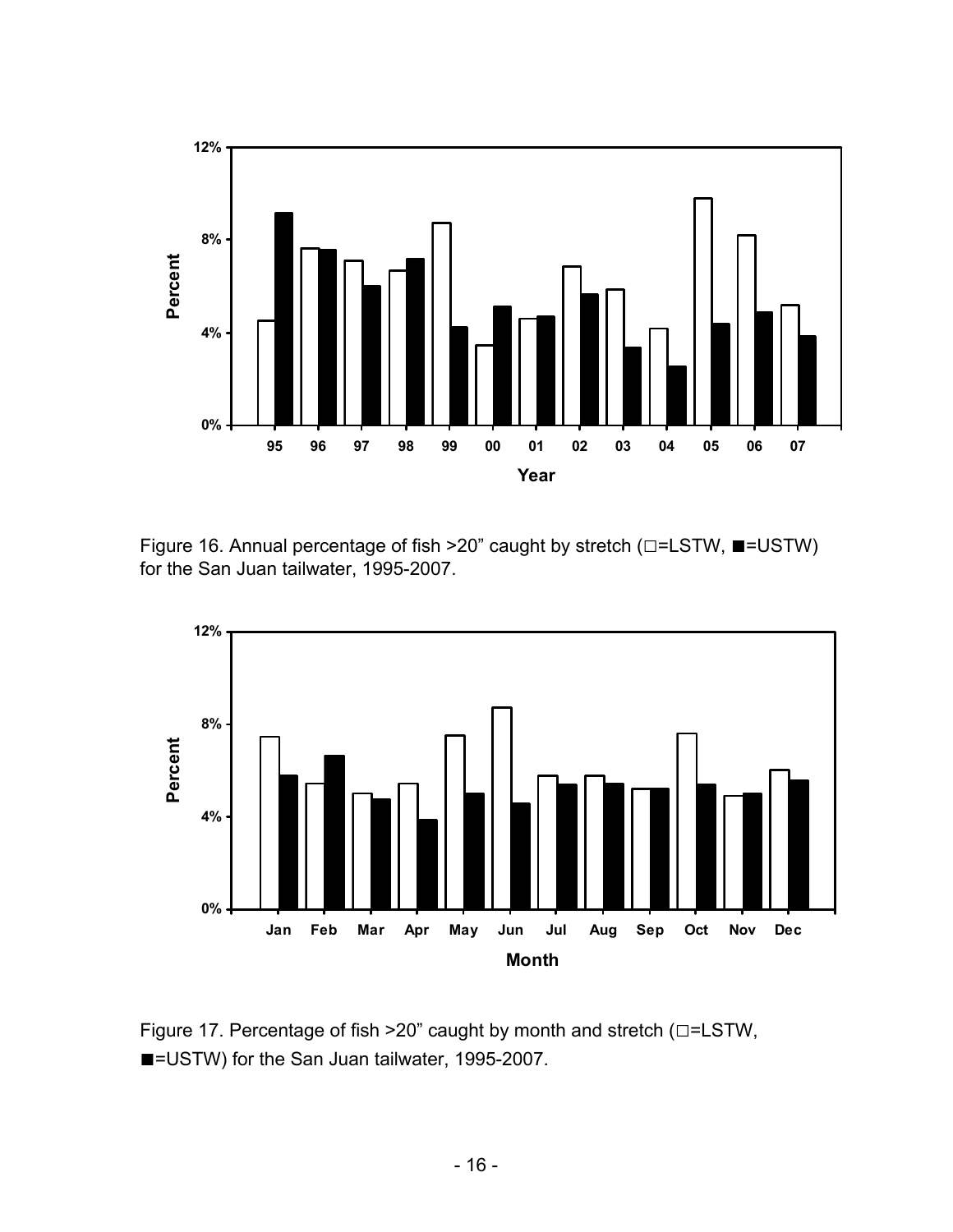Evaluation of residence of anglers fishing the San Juan tailwater indicated 62% were from "out-of-state", 28% were from New Mexico, and 10% were from San Juan County. Percentage of residency across years was fairly consistent (Figure 18).



Figure 18. Annual percentage of angler residency (**□**=San Juan County, ■=New Mexico, ■="out-of-state") for anglers fishing in the San Juan tailwater, 1995-2007.

When asked the question "How satisfied are you with your fishing experience?" 92% of anglers fishing the San Juan tailwater responded they were satisfied. This level of satisfaction was consistent across years (Figure 19).



Figure 19. Annual percentage of angler satisfaction (**□**=not satisfied, ■=satisfied) for anglers fishing in the San Juan tailwater, 2004-2007.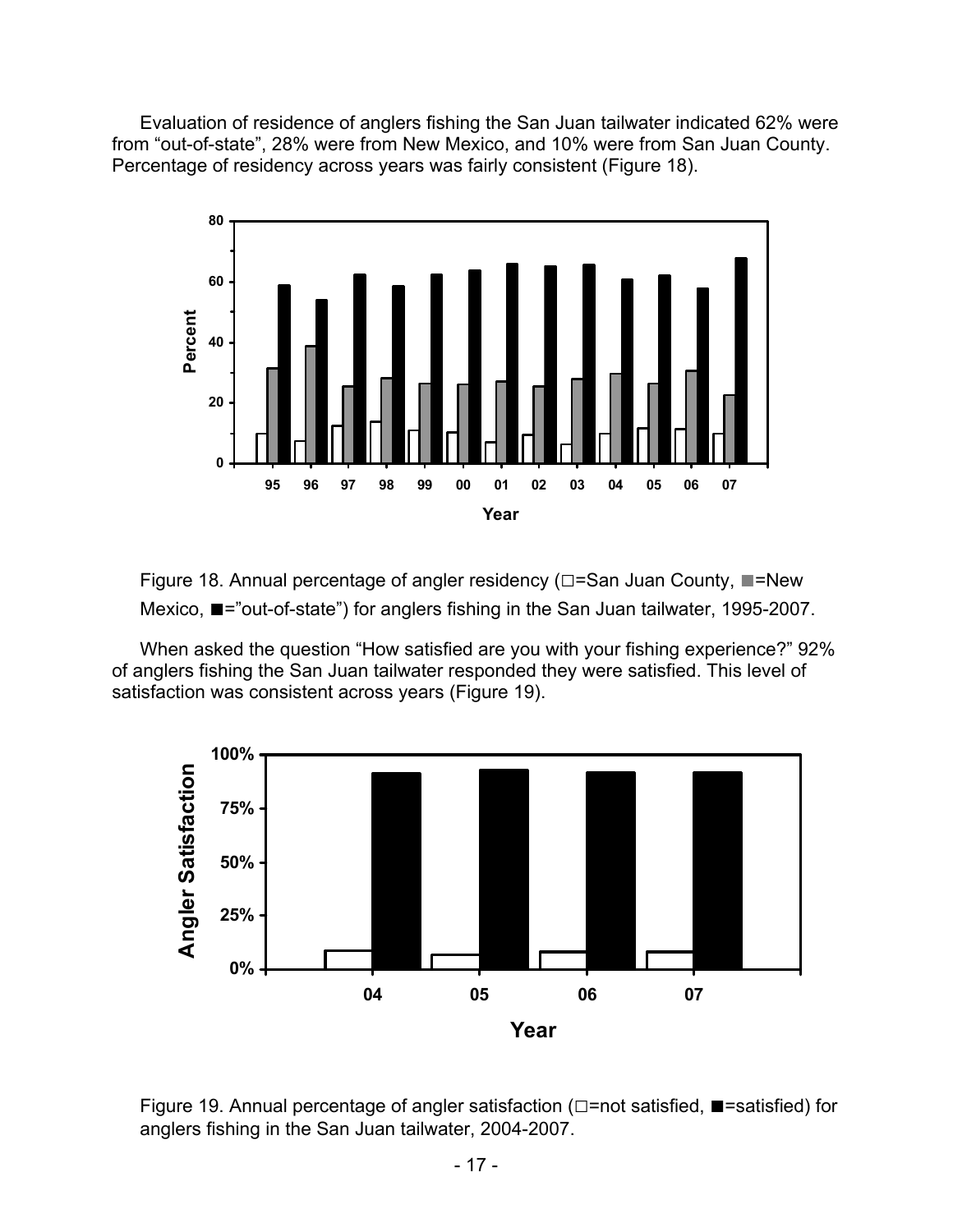#### **Management**

### *Stocking*

 Rainbow trout reproduction in the San Juan River is limited. Consequently, NMDGF has consistently stocked the tailwater below Navajo Dam since its completion in 1963. NMDGF has two different strategies for managing the San Juan River trout fishery. The management strategy for the STW is to create a quality trout angling experience. Therefore on average almost 60,000 fingerling-sized (<8") rainbow trout have been stocked annually in this section of the river from 1998-2007 (Figure 20). The primary reason for stocking fingerlings is that trout grown in the river are more likely to exhibit wild traits. For example, they convert to natural sources of food, they are typically stronger and therefore fight harder when caught, and they are more aesthetically pleasing to anglers. The reminder of the river is managed as a put-and-take fishery. Consequently, on average about 46,000 catchable-sized (8-12") rainbow trout have been stocked annually from 1998-2007. This section has also on occasion been stocked with fingerlings (Figure 21).



Figure 20. Annual numbers of fingerling-sized rainbow trout stocked in the STW section of the San Juan tailwater, STW, 1998-2007.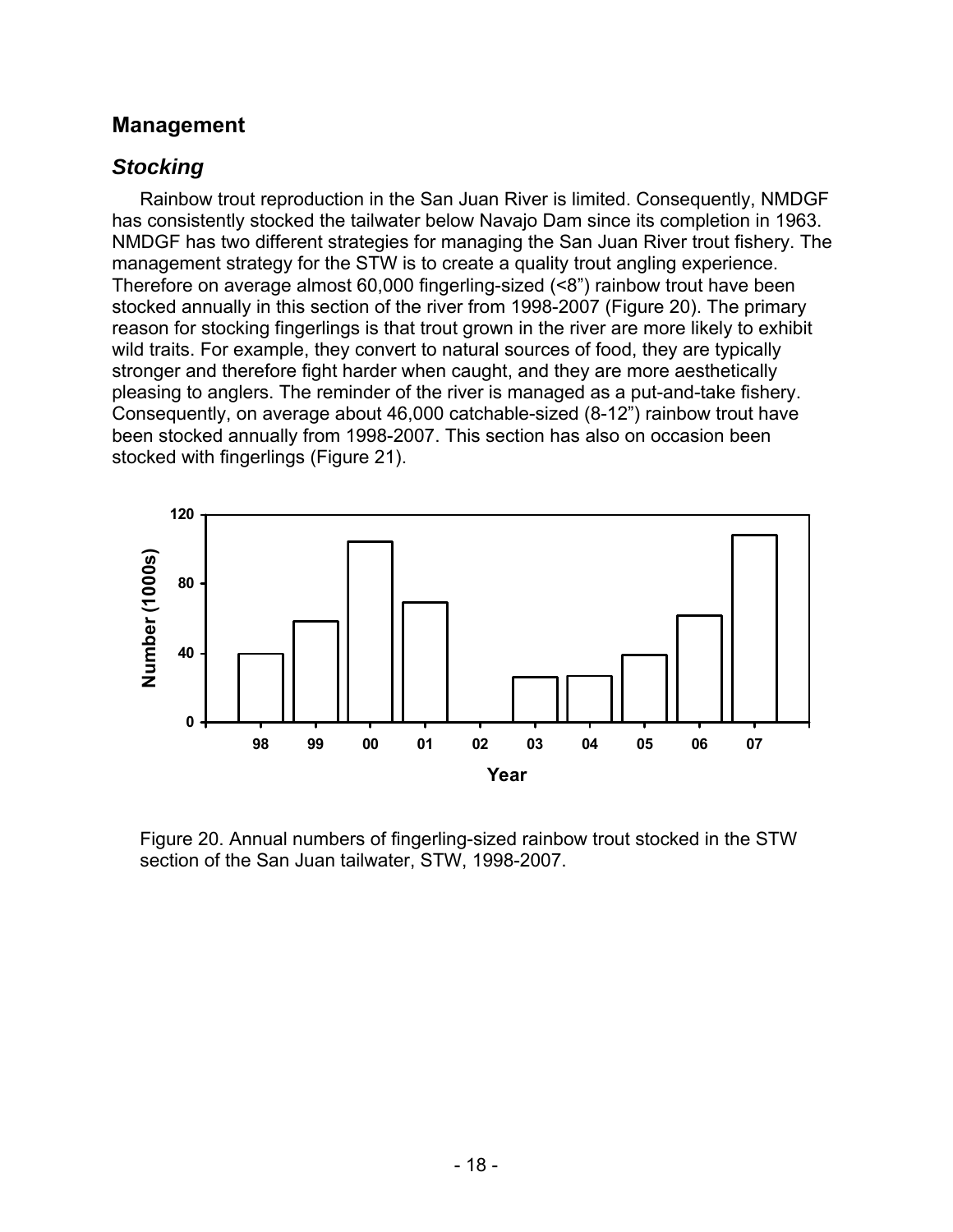

Figure 21. Annual numbers of fingerling-sized  $(\square)$  and catchable-sized ( $\blacksquare$ ) rainbow trout stocked in the RR section of the San Juan tailwater, 1998-2007.

### *Regulations*

The STW portion of the San Juan River is divided into two management units, each having different fishing regulations. The first 0.25-mile section (Reach I) is managed with a catch-and-release fishing regulation and a tackle restriction of a 2-fly limit with single, barbless hooks only. Regulations in the next 3.75-mile section (Reaches E-H) have changed several times since 1966 (Table 2). The current regulation is a tackle restriction of a 2-fly limit with single, barbless hooks only, but allows a daily bag limit of one trout with a minimum size limit of 20 inches. The RR portion of the San Juan tailwater (Reaches A-D) provides opportunities for anglers to catch a 5 fish limit using baits, lures, and flies with no size restriction.

| Year | Bag limit | Size limit (in) | <b>Tackle Restriction</b>                     | STW length (m) |
|------|-----------|-----------------|-----------------------------------------------|----------------|
| 1966 | 6         | 12              | Artificial fly, barbed lure                   |                |
| 1971 | 4         | 15              | Artificial fly, barbed lure                   | 2.75           |
| 1980 | 2         | 16              | Artificial fly, barbed lure                   | 2.75           |
| 1983 |           | 18              | Artificial fly, barbless lure                 | 3              |
| 1985 |           | 20              | Artificial fly, barbless lure                 | 4              |
| 2008 |           | 20              | Artificial fly, 2-fly limit,<br>barbless lure | 4              |

Table 2. History of regulation changes for the STW portion of the San Juan tailwater.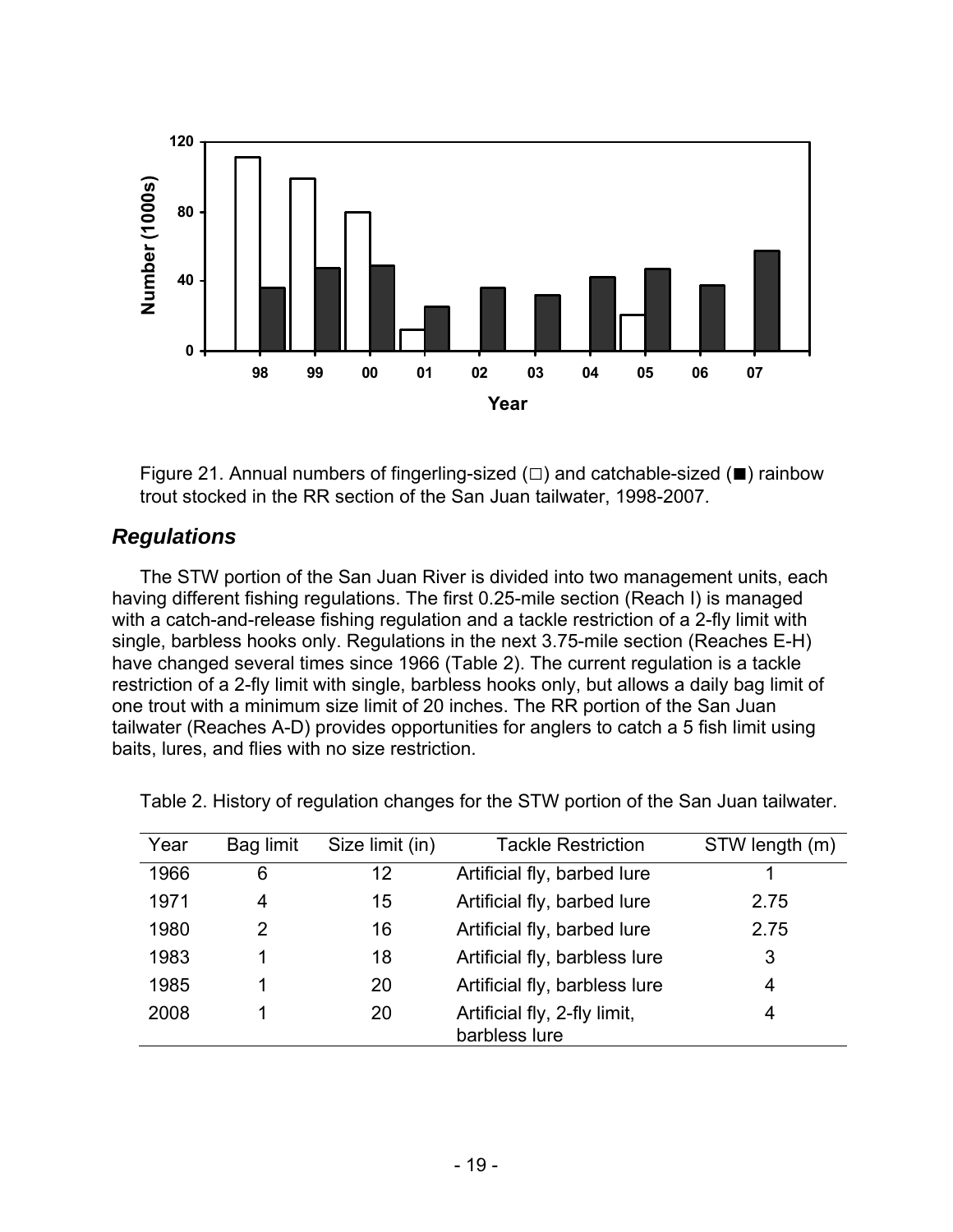### *Habitat Enhancement*

The EIS estimated the 250/5000 flow recommendation would potentially lead to a reduction in trout habitat of 30% in the USTW and 37% in the LSTW. As a result, BOR has expressed an interest in working with NMDGF and other agencies as resources and funding become available to implement measures to lessen the effects of these flows on the San Juan tailwater in general and trout habitat in particular.

Habitat enhancement projects were initiated in the San Juan River immediately downstream of Navajo Dam to improve trout habitat. These efforts were a cooperative venture involving several agencies, including NMDGF, NMSP (Navajo Lake State Park), BOR (Durango Office), BLM (Farmington Field Office), and several private entities that provide additional funding. The overall goals were as follows:

- Increase the sediment transport over the affected river stretch thereby exposing gravel/cobble substrate. The accessibility of gravel/cobble substrate would increase invertebrate production and in turn enhance the prey base for trout.
- **Increase invertebrate standing crop.**
- **Provide additional spawning habitat for trout in the form of exposed gravel.**
- **Create pools of deeper water where trout can rest, feed and be somewhat** immune from avian predation and the impact of low flows.
- Create more structural complexity within the stream channel which would provide variation in water velocity, depth, temperature and cover.

The first phase of the in-stream habitat improvement project was completed in December 2005, and consisted of 5 line structures (2 large J-hook structures and 3 large cross veins) and 12 boulder clusters in approximately 3/8 mile of river. The second phase was completed in November 2006, and consisted of 6 line structures (6 large cross veins) and 12 boulder clusters in approximately 3/8 mile of river. The third phase was completed in November 2007, and consisted of 4 bank weirs, 4 log/debris piles, numerous boulder clusters, channel shaping, and pool excavation. The overall project placed approximately 1,100 tons of boulders and 24 large cottonwoods trees in approximately 1.5 miles of the LSTW.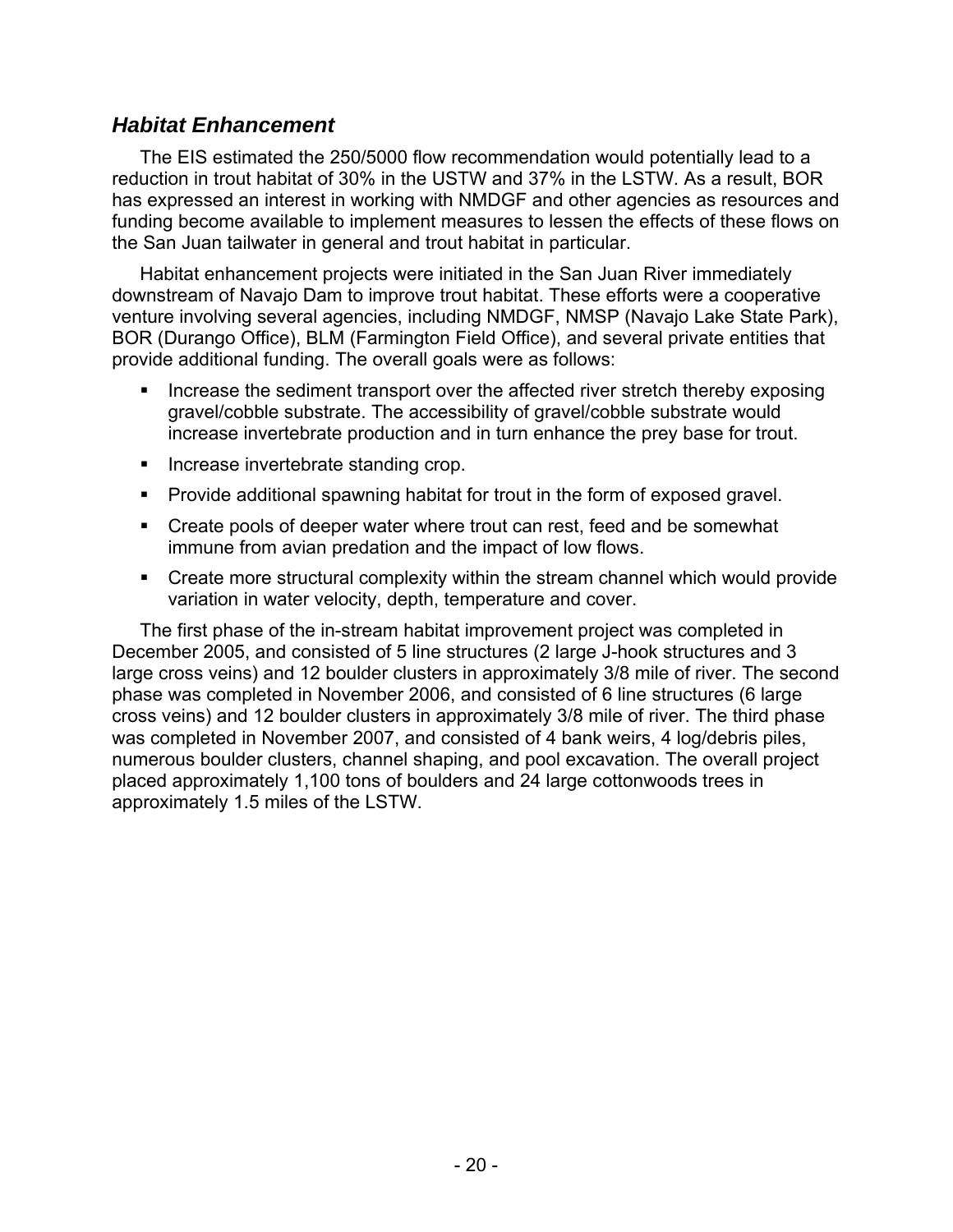

Figure 21. Example of a J-hook structure constructed as part of habitat enhancement projects in the San Juan tailwater.

In conjunction with in-stream habitat improvement projects riparian projects were also implemented. Sites containing native cottonwoods were identified along the river channel and adjacent riparian corridor in the USTW. Protective fencing was installed for existing cottonwood trees from 2005-2007 to reduce predation and enhance the riparian corridor. Approximately 600 trees were fenced during this period and plans are in place for additional projects as funding becomes available.

Removal of non-native vegetation such as salt cedar and Russian olive has been conducted in selected areas, including the BOR Primary Jurisdiction area directly below the dam, the north side of the river channel from Simon Canyon to the end of the STW and the Pump House day-use area. Cut-stump methods were selected for removing salt cedars and Russian olives. This method consists of cutting the shrub approximately 10 inches above ground level and immediately spraying the stump with an herbicide approved for use adjacent to water-ways. This is an on-going project conducted when funds and personnel are available.

### **Conclusions**

The *Management Plan for the San Juan River, 2004-2008* ([http://www.wildlife.state.nm.us/recreation/fishing/documents/SanJuanRiverManagemen](http://www.wildlife.state.nm.us/recreation/fishing/documents/SanJuanRiverManagementPlan.pdf) [tPlan.pdf](http://www.wildlife.state.nm.us/recreation/fishing/documents/SanJuanRiverManagementPlan.pdf)), a management plan approved by the NM State Game Commission, outlined specific management goals for the San Juan tailwater fishery, including the following:

 An average angler catch-rate of not less than 1.0 fish/hr in the STW (exceptional catch-rate).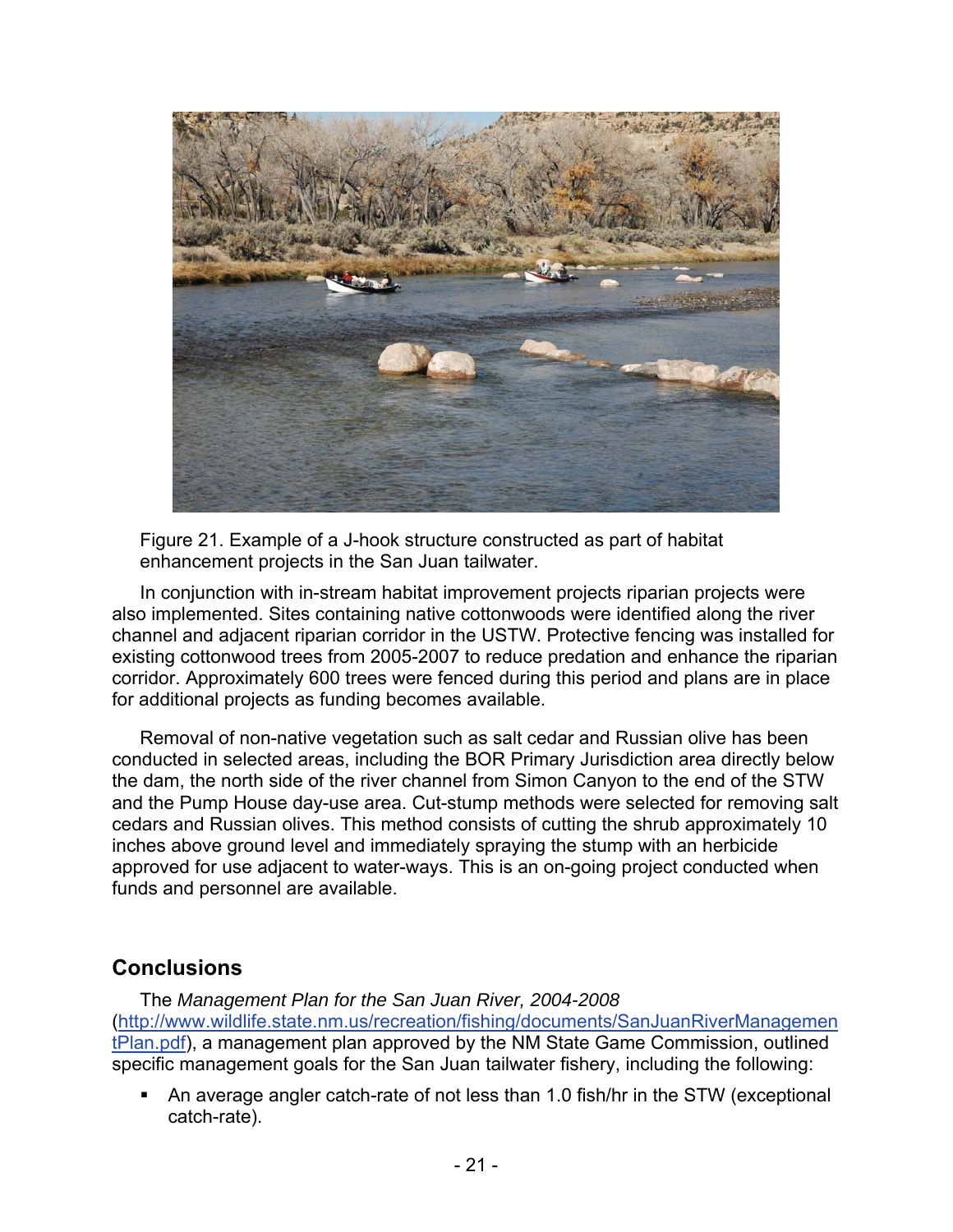- Five percent of the trout population in the STW exceeds 20" (good trophy potential).
- **Fish in the STW appear vigorous, healthy, and provide a memorable angling** experience (good fighting characteristics).
- Maintain a 75 percent or higher angler satisfaction rating for the STW.

Results of angler surveys indicate catch rates in the STW averaged 1.18 fish/hr from 1995-2007. Anglers reported that 5.3% of the fish they caught were >20". Finally, on average 92% of angler reported they were satisfied with their angling experience. The K-factor of fish collected during electrofishing surveys averaged 1.52, indicating they were extremely healthy.

### **RECOMMENDATIONS**

NMDGF must address numerous complex issues associated with the management of the San Juan River tailwater fishery. Flow alterations designed to improve conditions for native fish downstream and for water development in the basin have the potential to impact the aquatic habitat in the STW. Oil and gas development in the San Juan River Basin also has the potential to adversely impact the fishery. Finally, the popularity of the fishery continues to increase, to the point that angling pressure is currently almost 3 times as high as it was in the mid 1980's.

NMDGF has and will continue to develop strategies to better understand the dynamics of the San Juan tailwater while working to maintain the "World Class" fishing experience currently characterizing the fishery. Stream habitat modifications along with riparian improvements are continuing to be developed to mitigate the effects of potential habitat losses. Long-term studies have also been developed to better understand the effects of current stocking strategies, flow modifications, and habitat modifications on growth rates, natural reproduction, population density and biomass, and angler use. Management recommendations and options to consider include the following:.

- Continue partnering with BOR, BLM, and USFWS to implement in-stream habitat improvement measures that will sustain fish populations through low flow periods.
- Continue partnering with BOR, BLM, NMSP, and USFWS to develop and implement land management activities to reduce sediment run-off and sediment/facility conflicts.
- Continue partnering with BLM, USFWS, and NMSP to install in-stream structures that increase sediment transport.
- Continue partnering with BLM and NMSP to install protective fencing around native cottonwoods to reduce predation.
- Continue partnering with BLM, USFWS, and NMSP to remove non-native vegetation from the riparian zone in the STW.
- Continue partnering with NMSP to improve access to areas underused by anglers.
- **Investigate the potential for a limited-entry system.**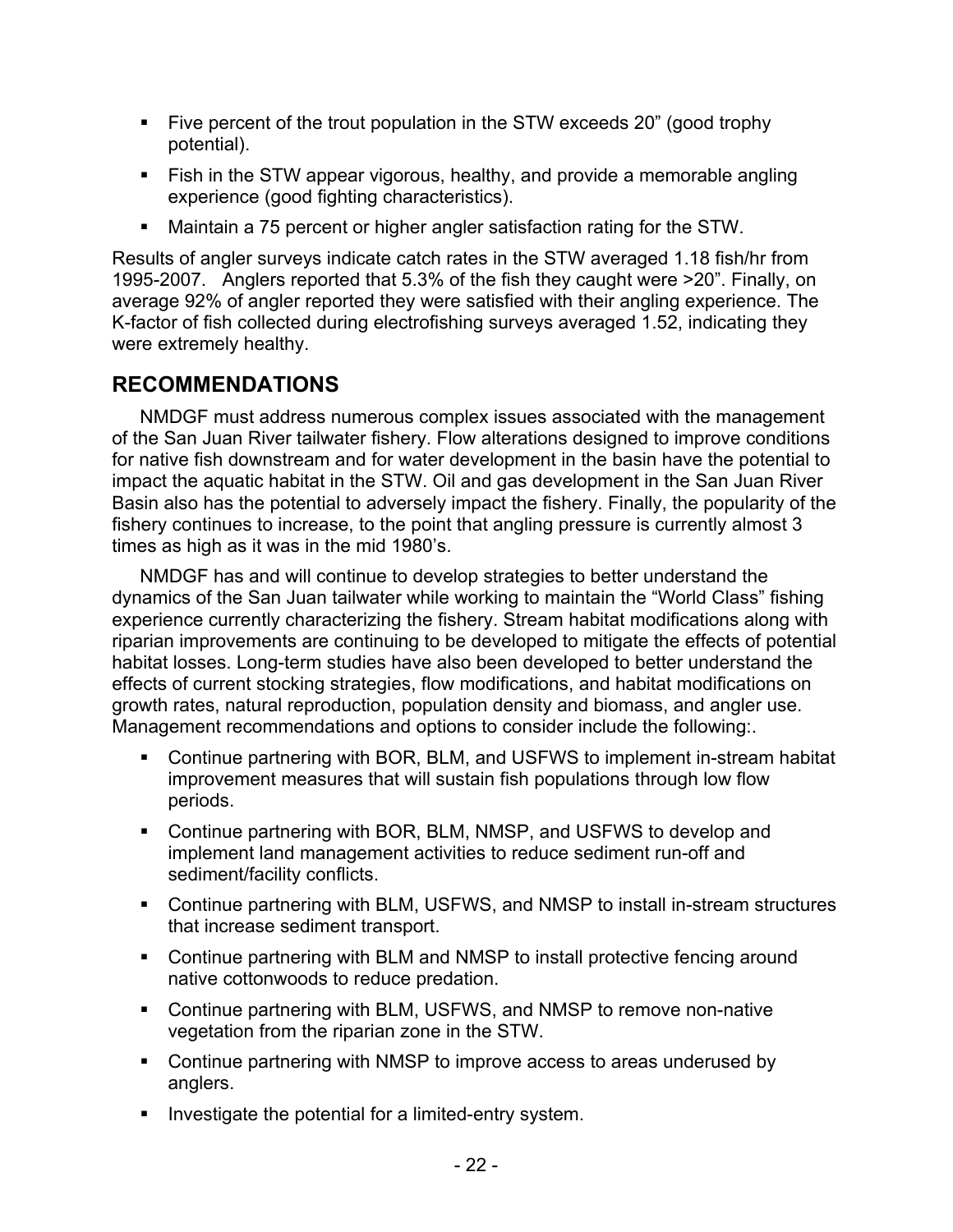- **Investigate user-days for guides and outfitters to reduce angler pressure on the** fishery.
- **Investigate extending the STW another 3 miles downriver to Gobernador** Canyon.
- Investigate the potential benefits of a San Juan tailwater trout stamp, the proceeds of which would be earmarked for habitat projects along the San Juan River.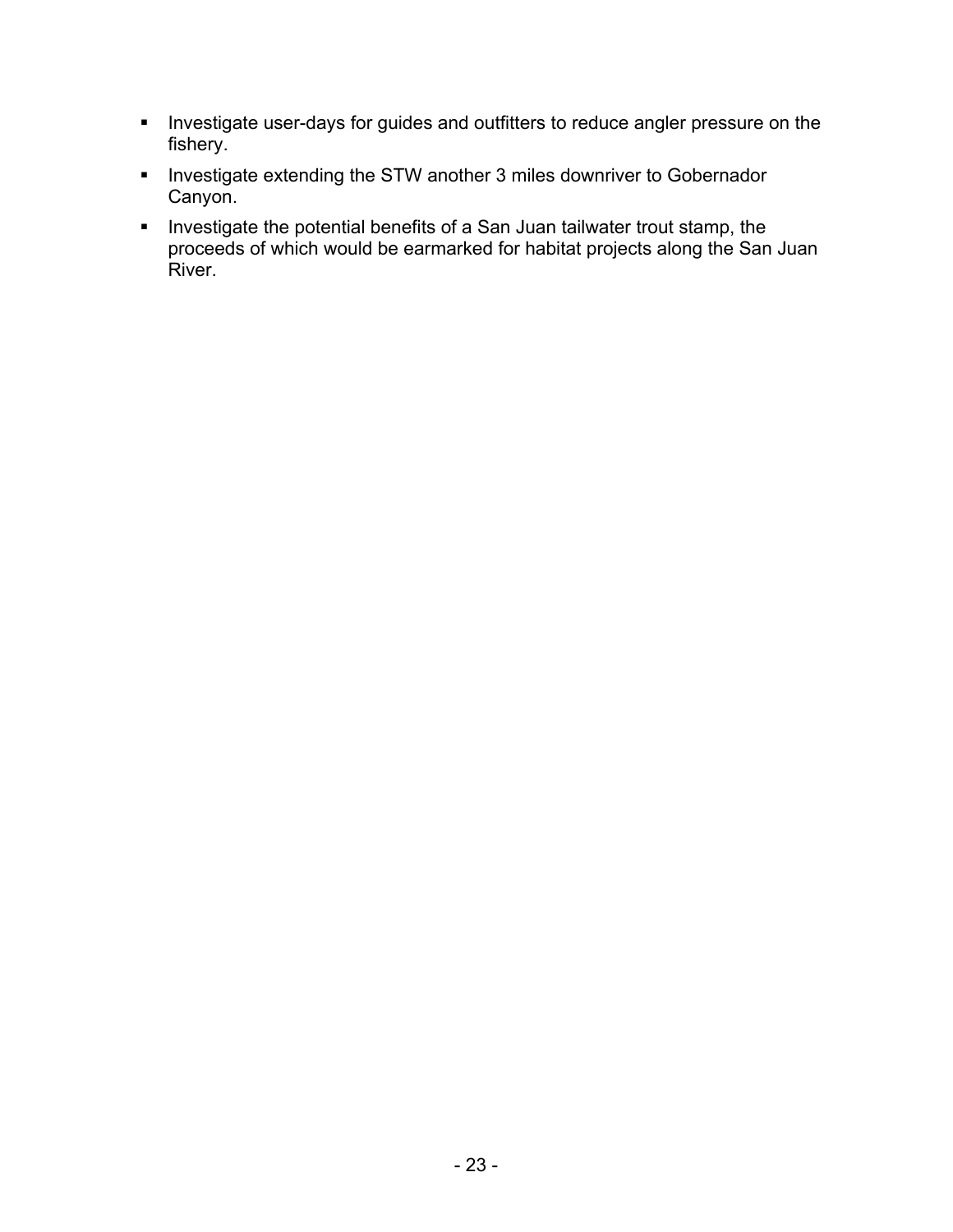



Figure A1. Estimates of daily discharge for the San Juan tailwater for 1985 (a high discharge year, 1998 (an average discharge year), and 1963 (a low discharge year).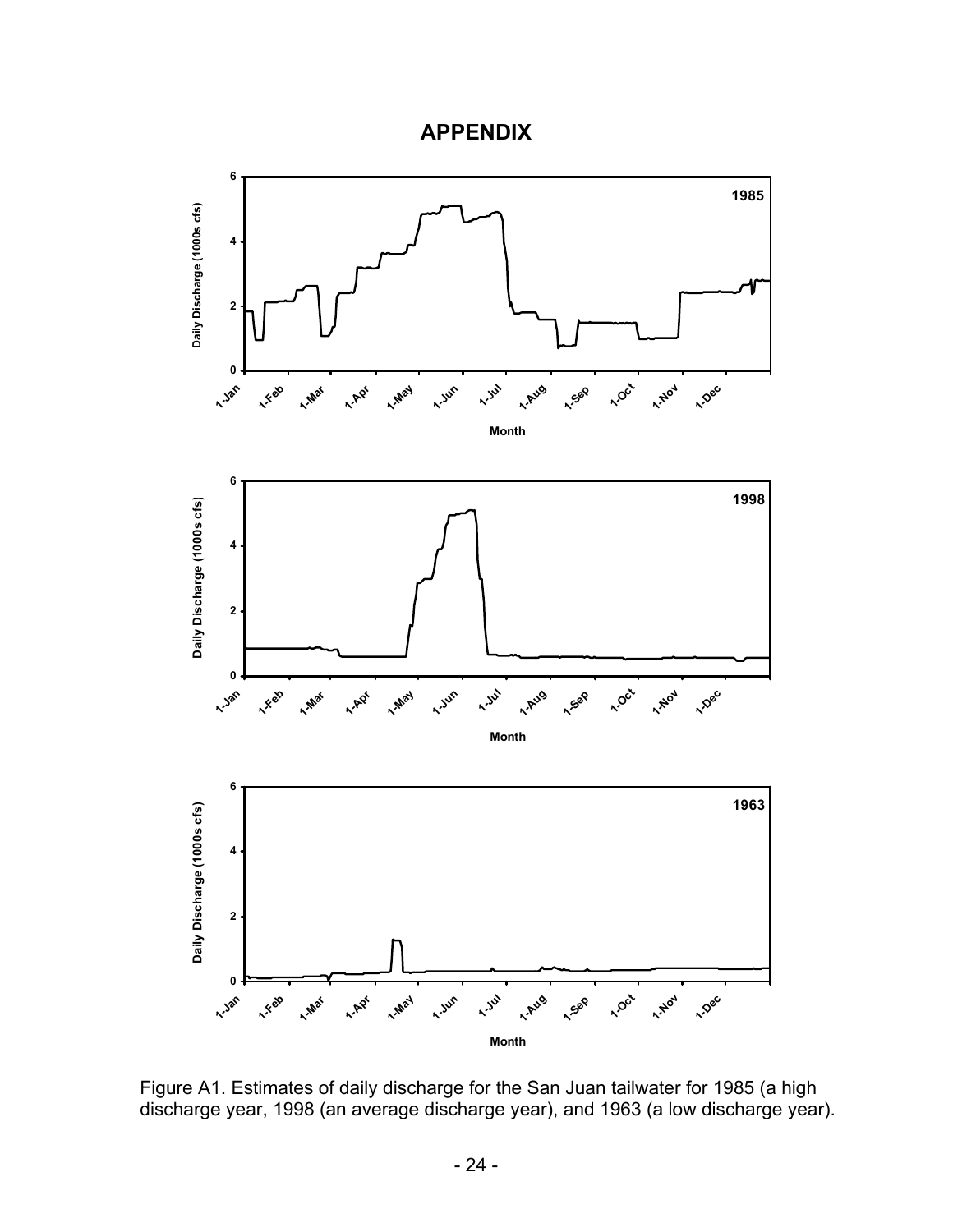





Figure A2. Annual estimates of electrofishing catch rates by reach for the San Juan tailwater, 1995-2007.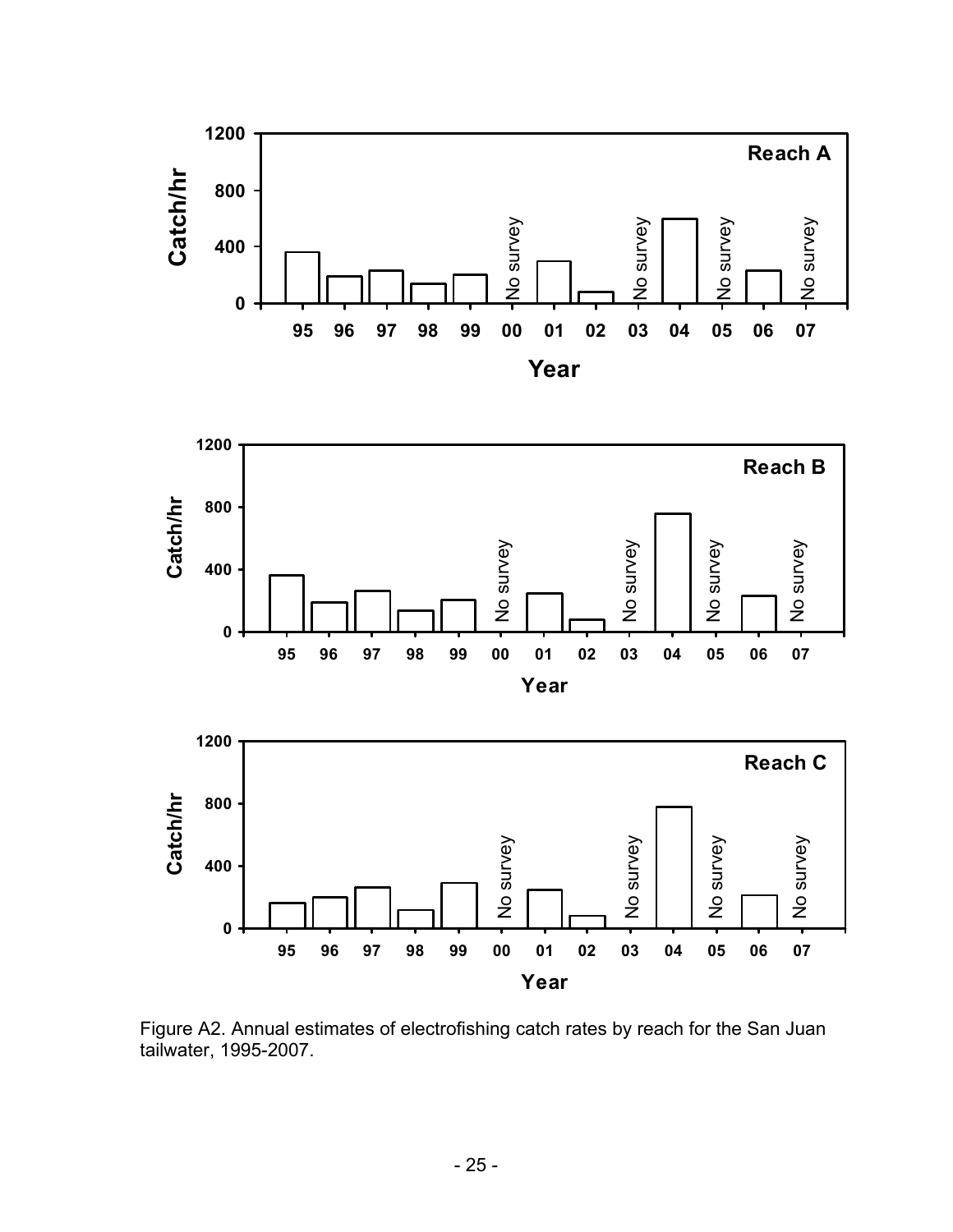





Figure A2. Continued.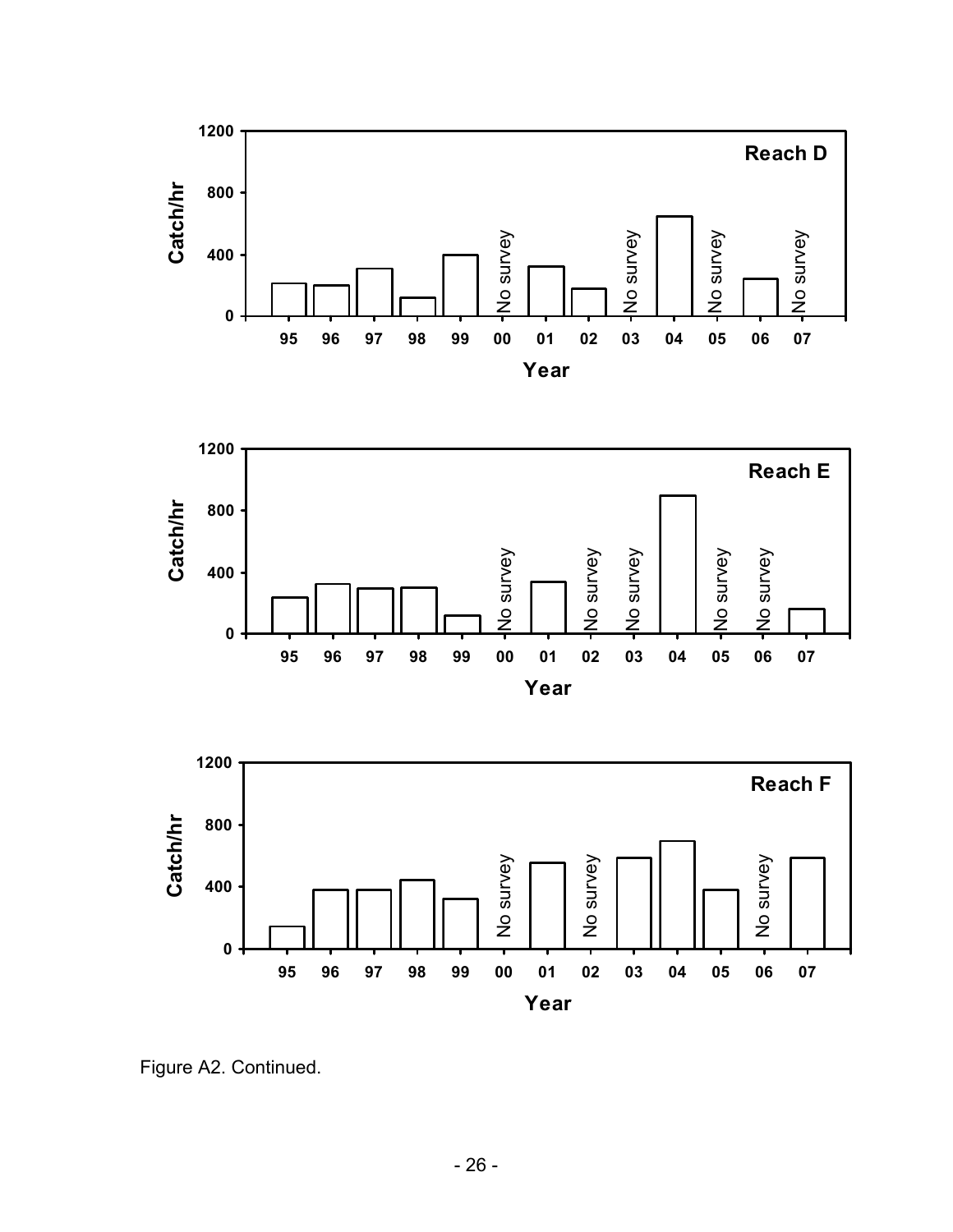





Figure A2. Concluded.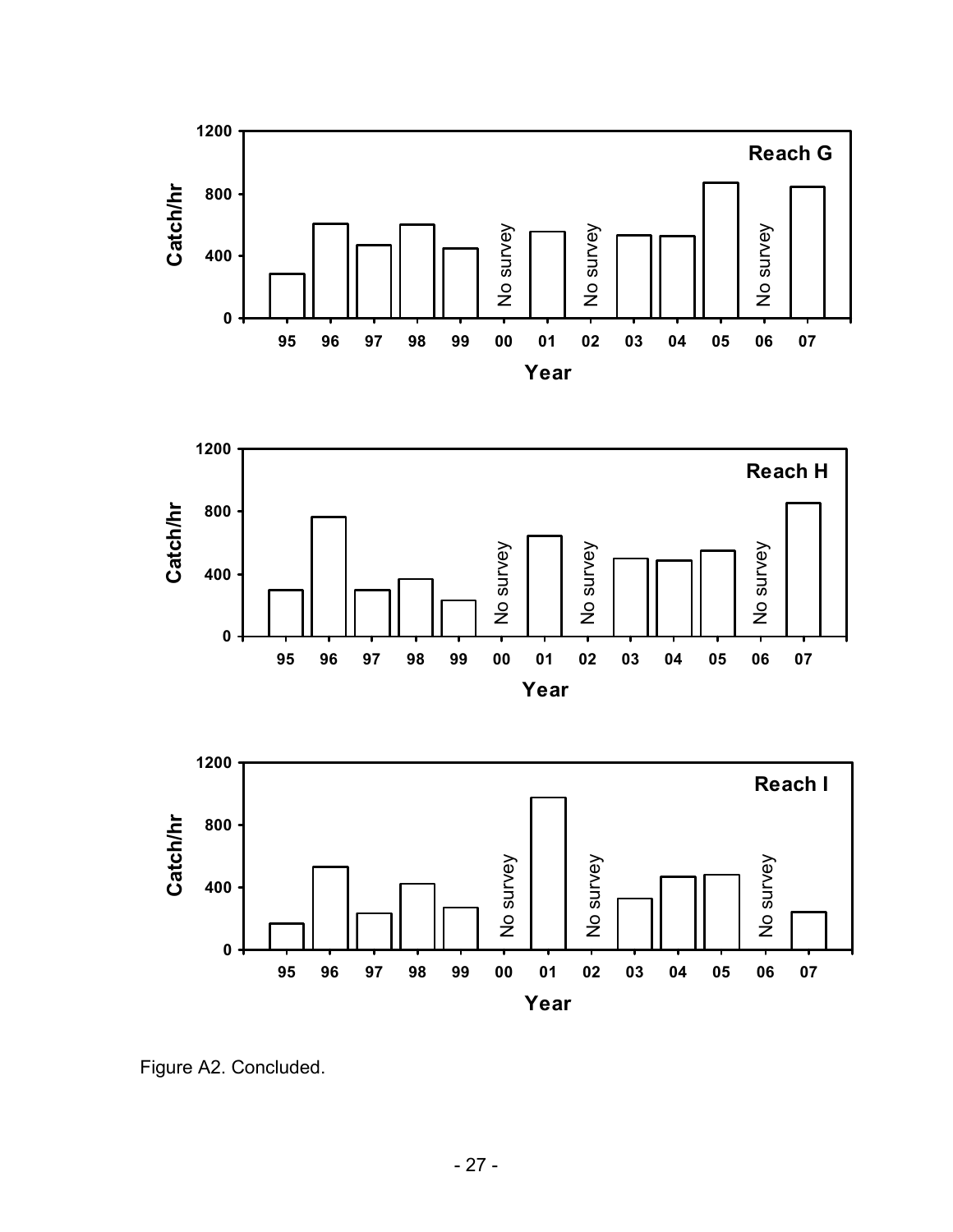





Figure A3. Annual estimates of electrofishing catch rates by stretch for the San Juan tailwater, 1995-2007.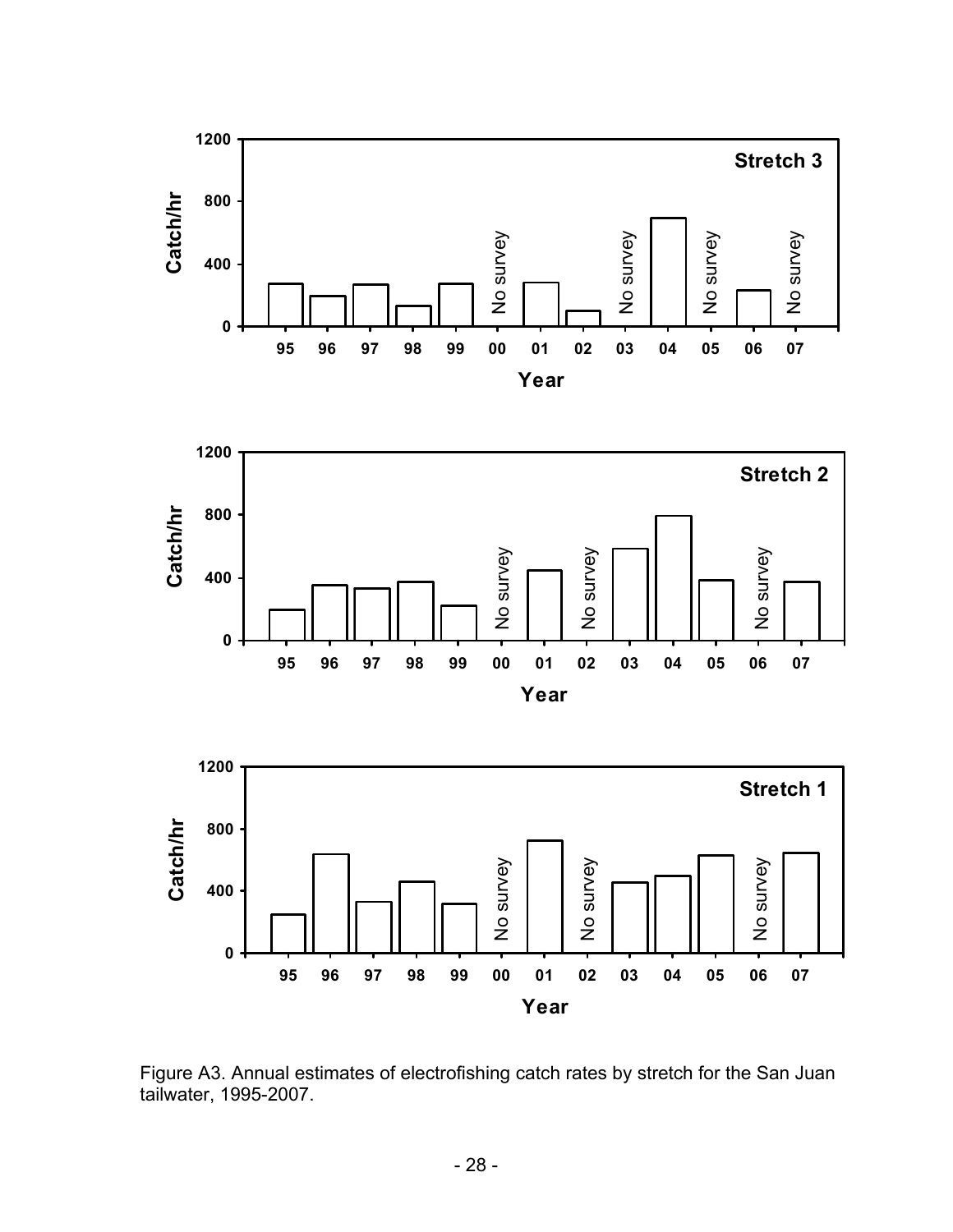

Figure A4. Annual estimates of condition of fish collected in the San Juan tailwater by electrofishing, 1995-2007.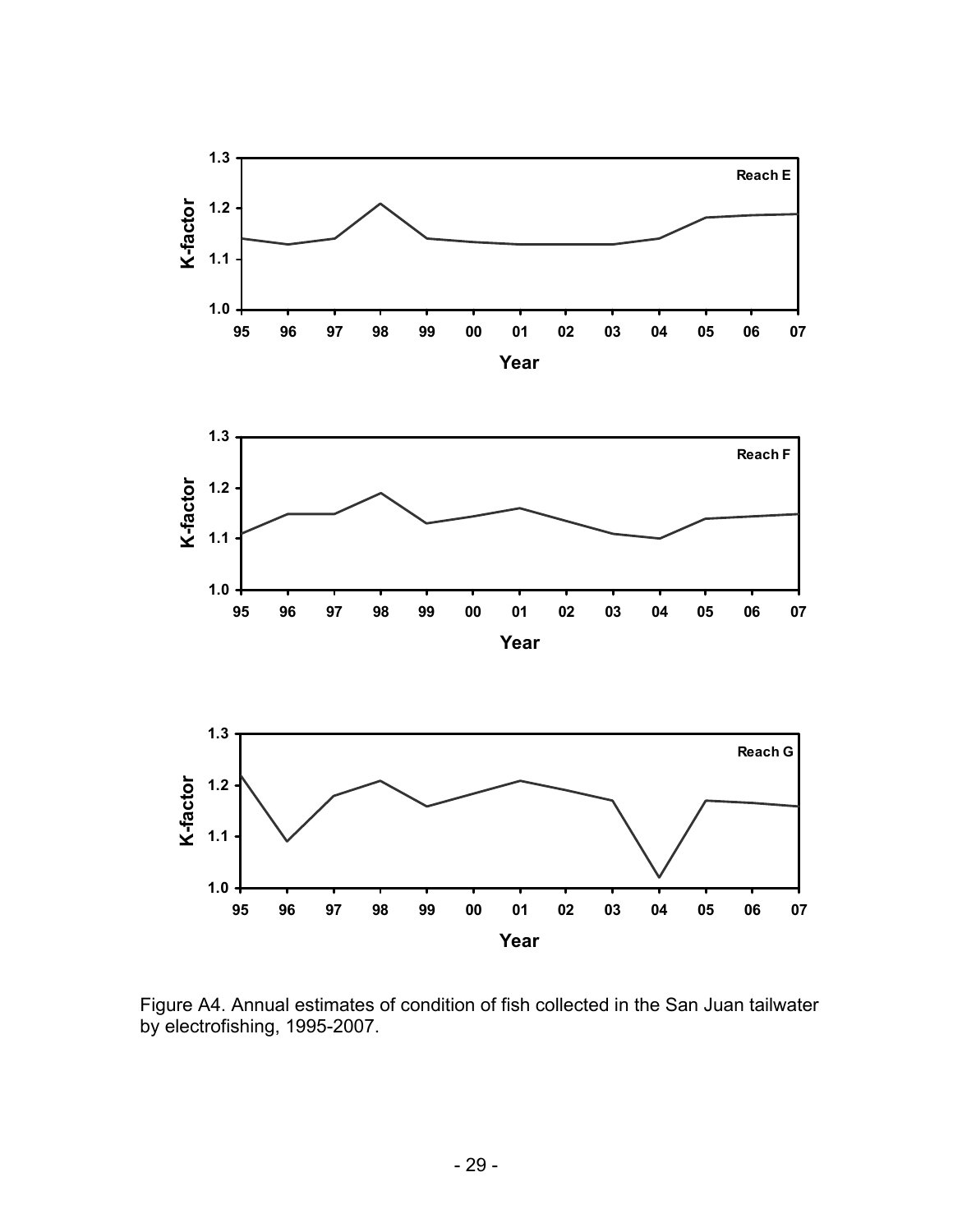

Figure A4. Concluded.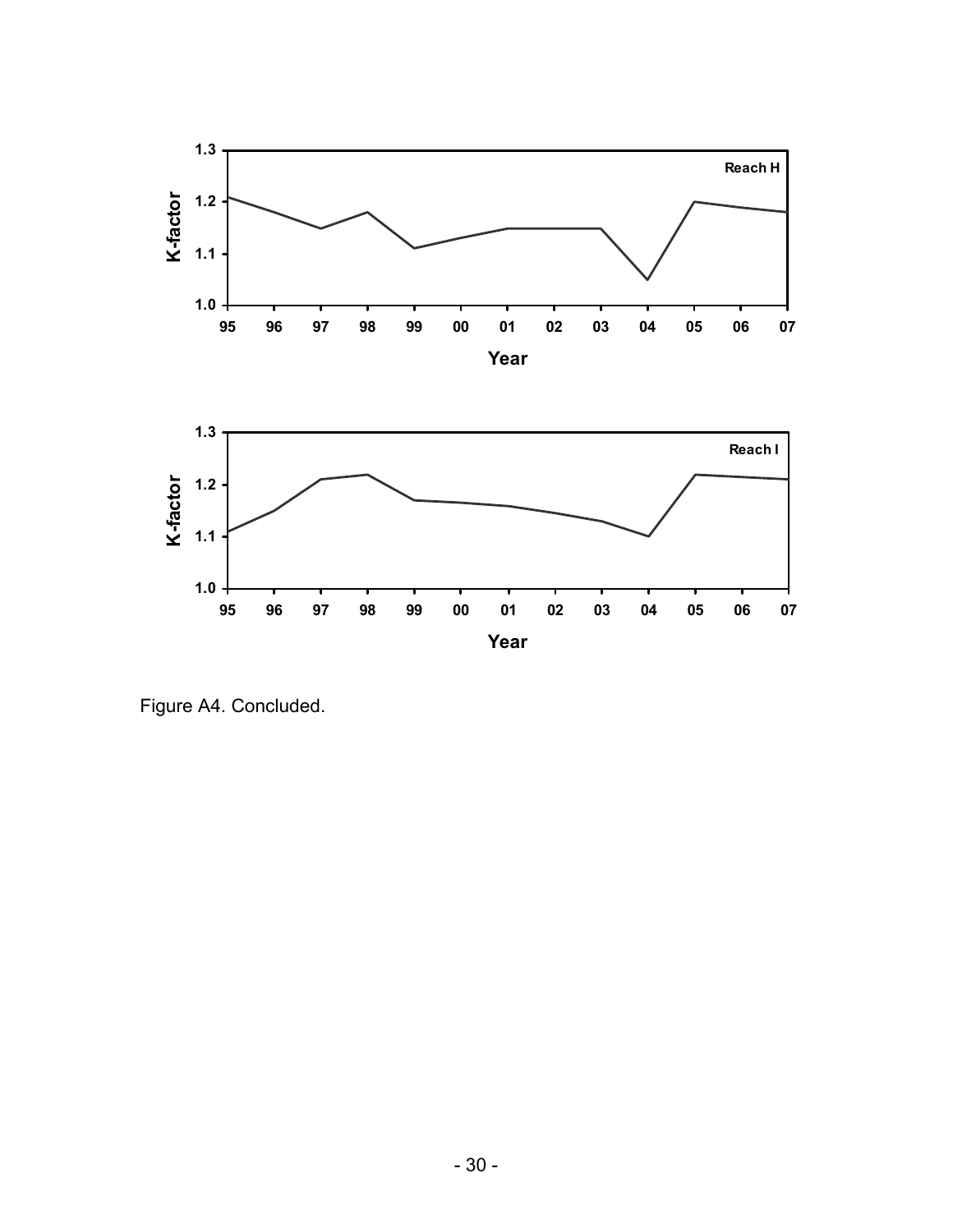

Figure A5. Annual estimates of angling pressure by year, month, and reach (**□**=A-D, ■=E-F, ■=G-I) for the San Juan tailwater, 1995-2007.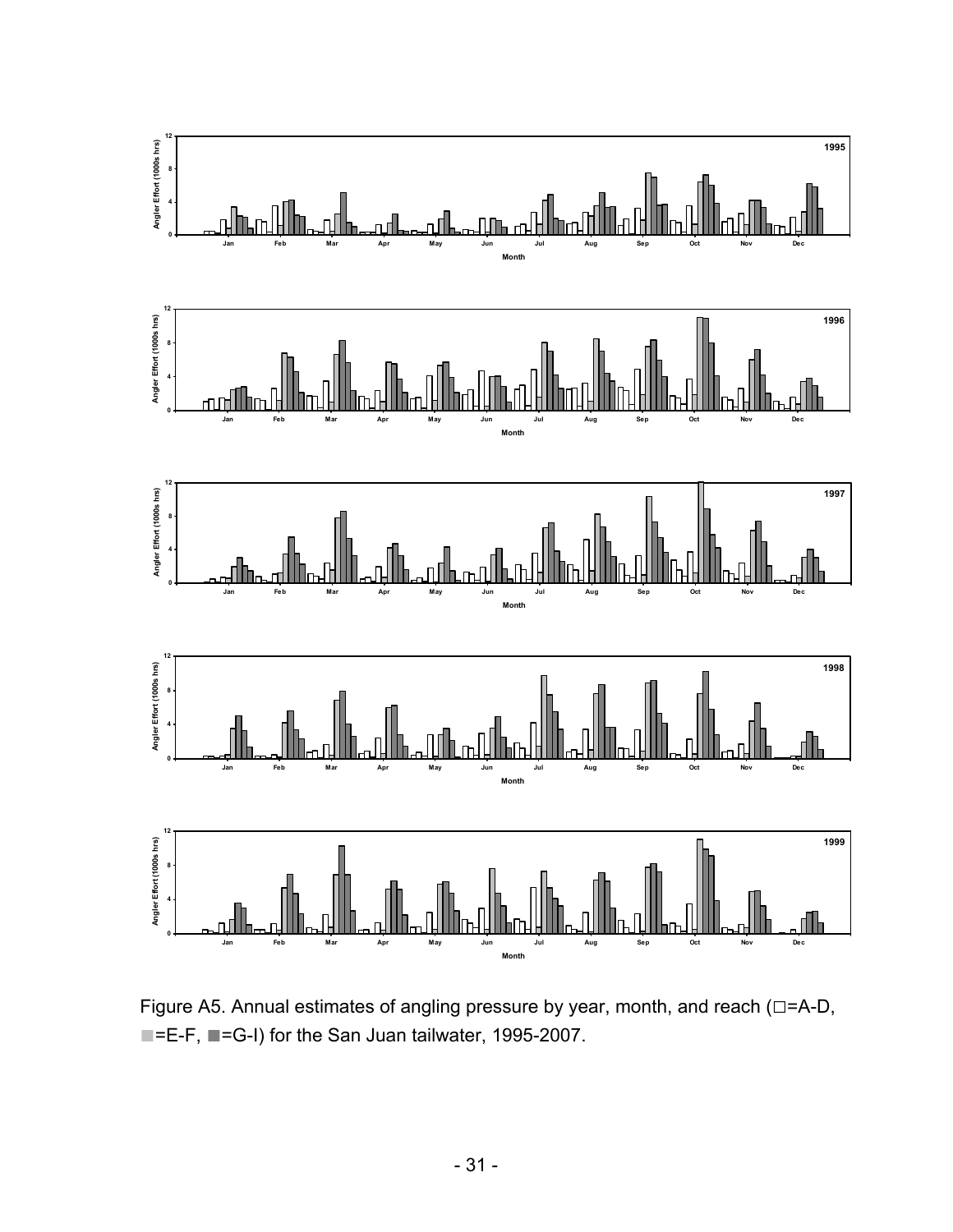

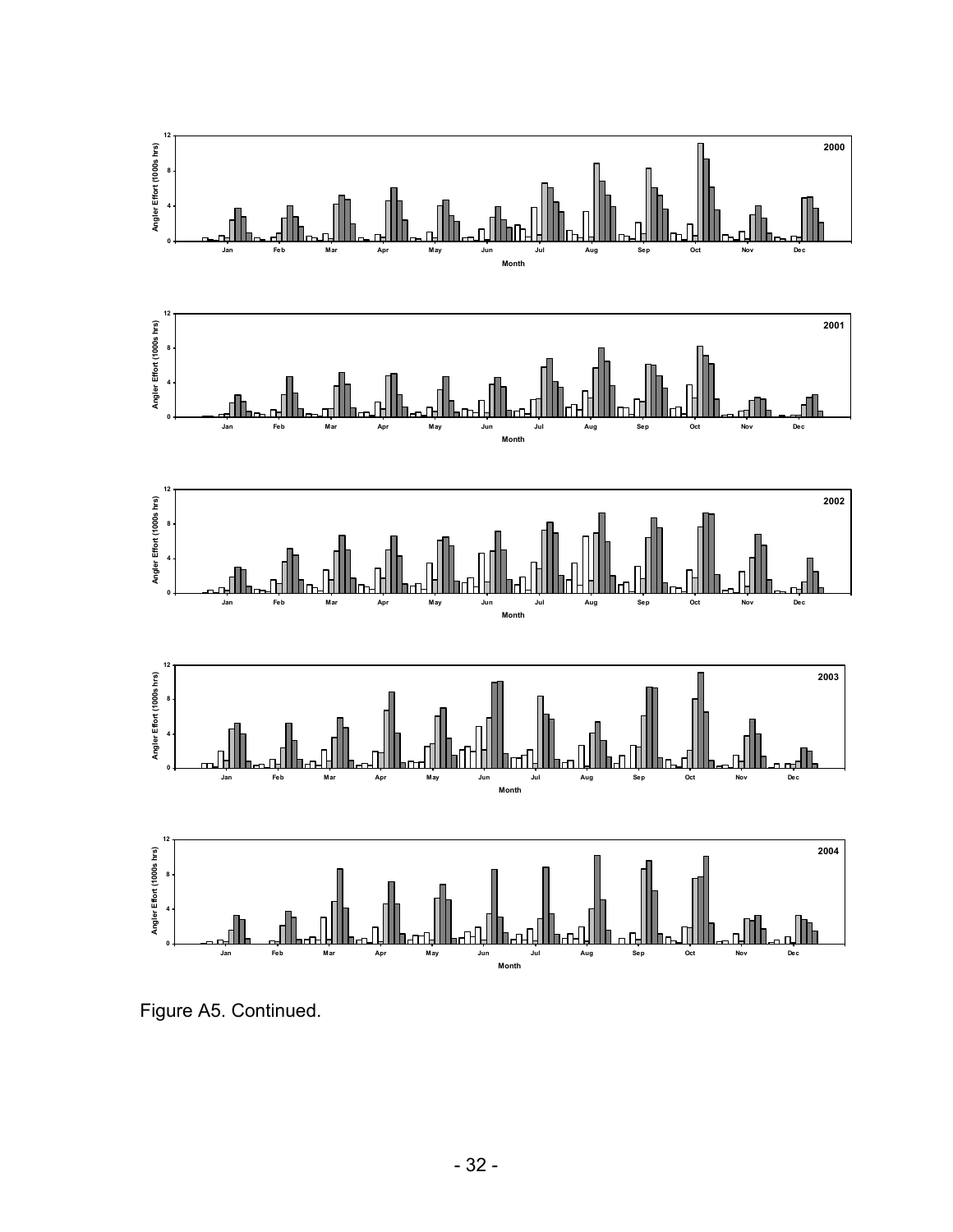

Figure A5. Concluded.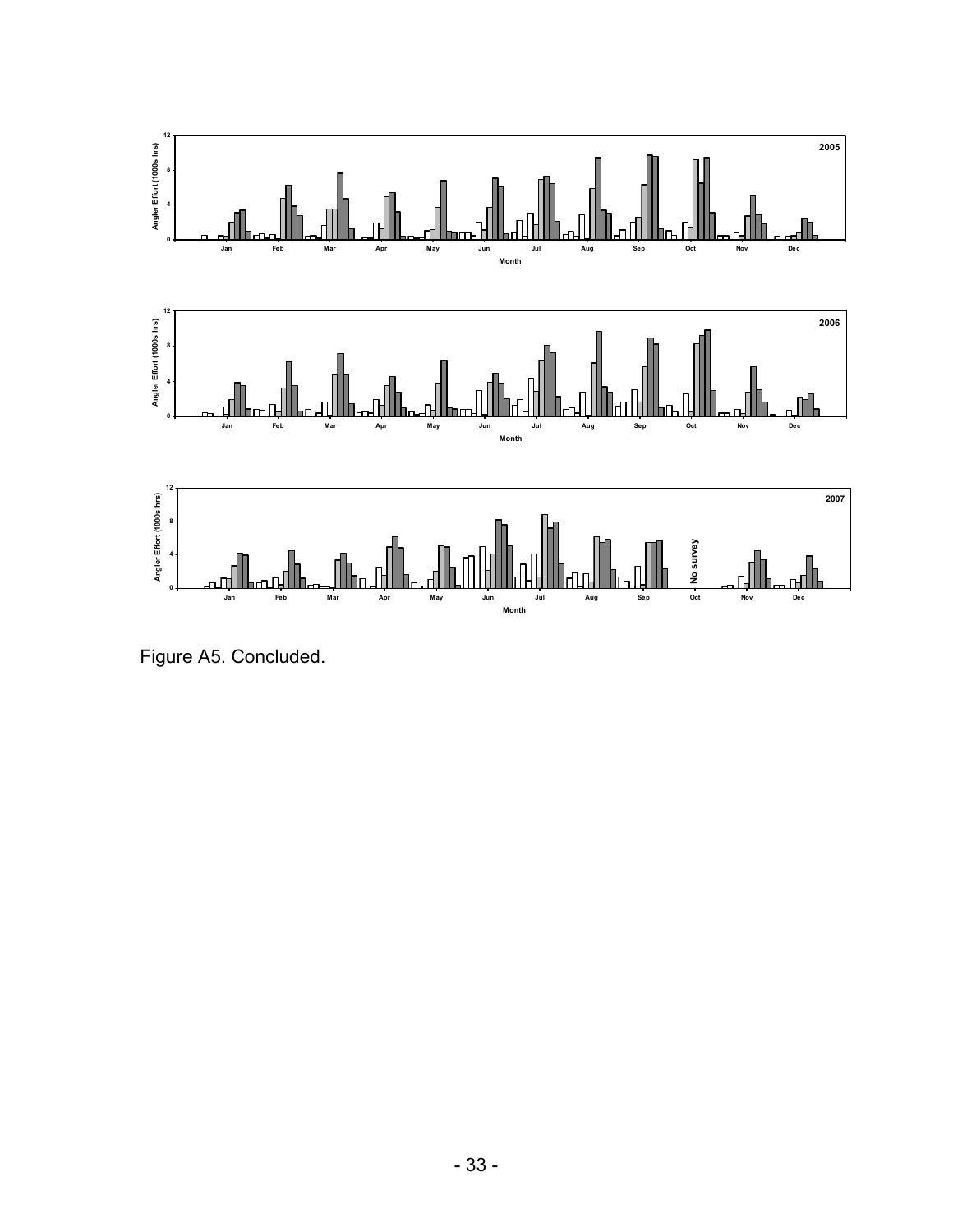









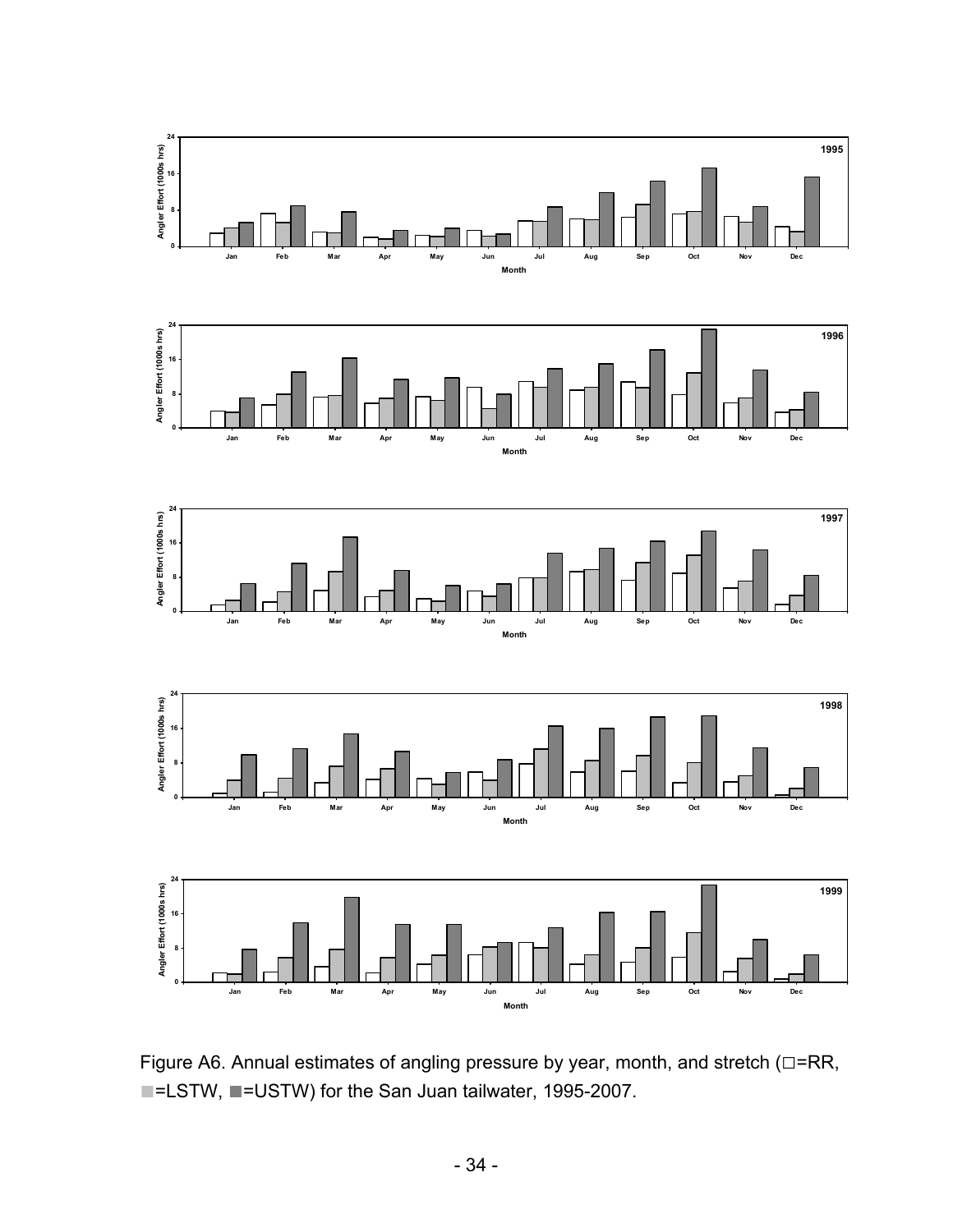









Figure A6. Continued.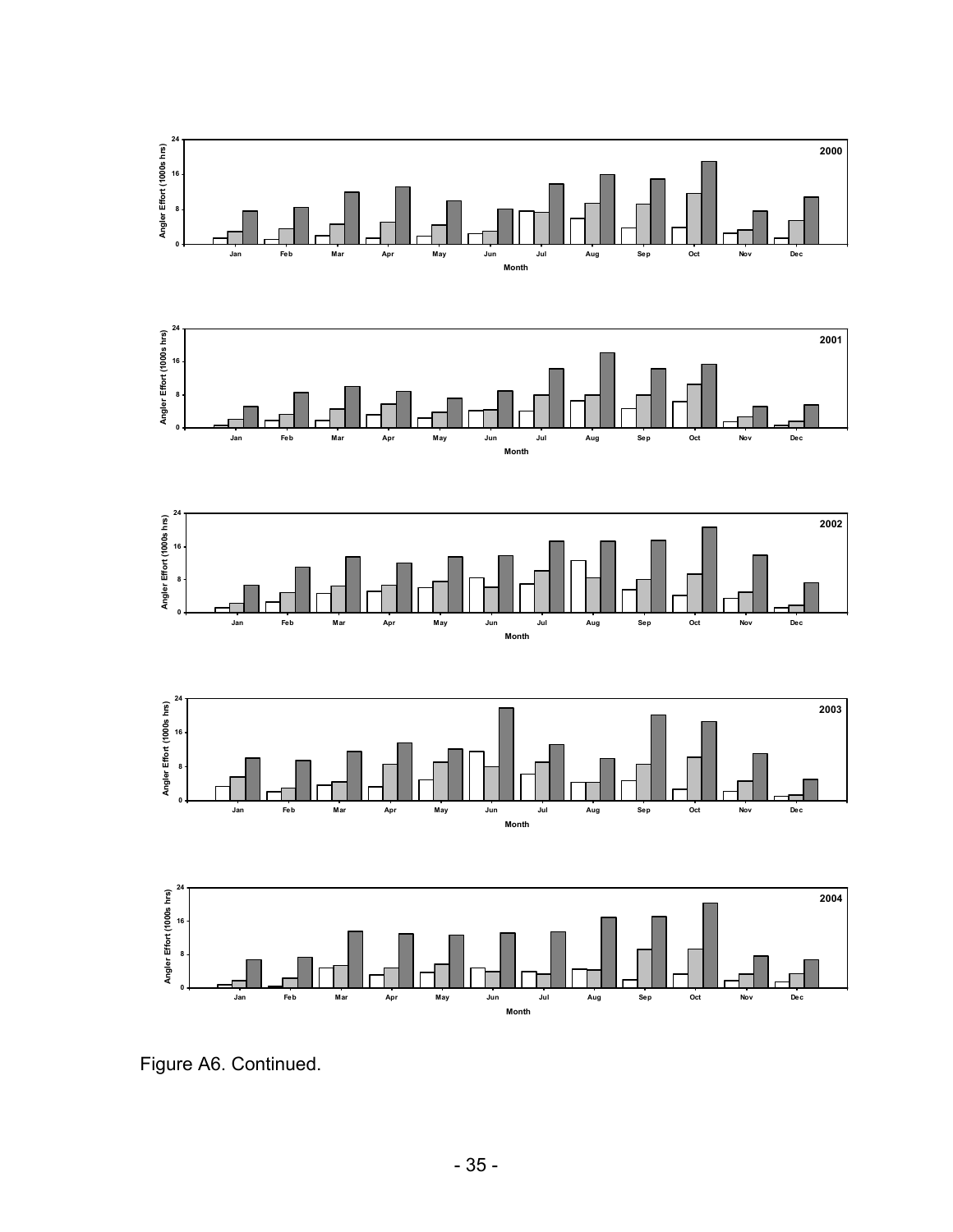

Figure A6. Concluded.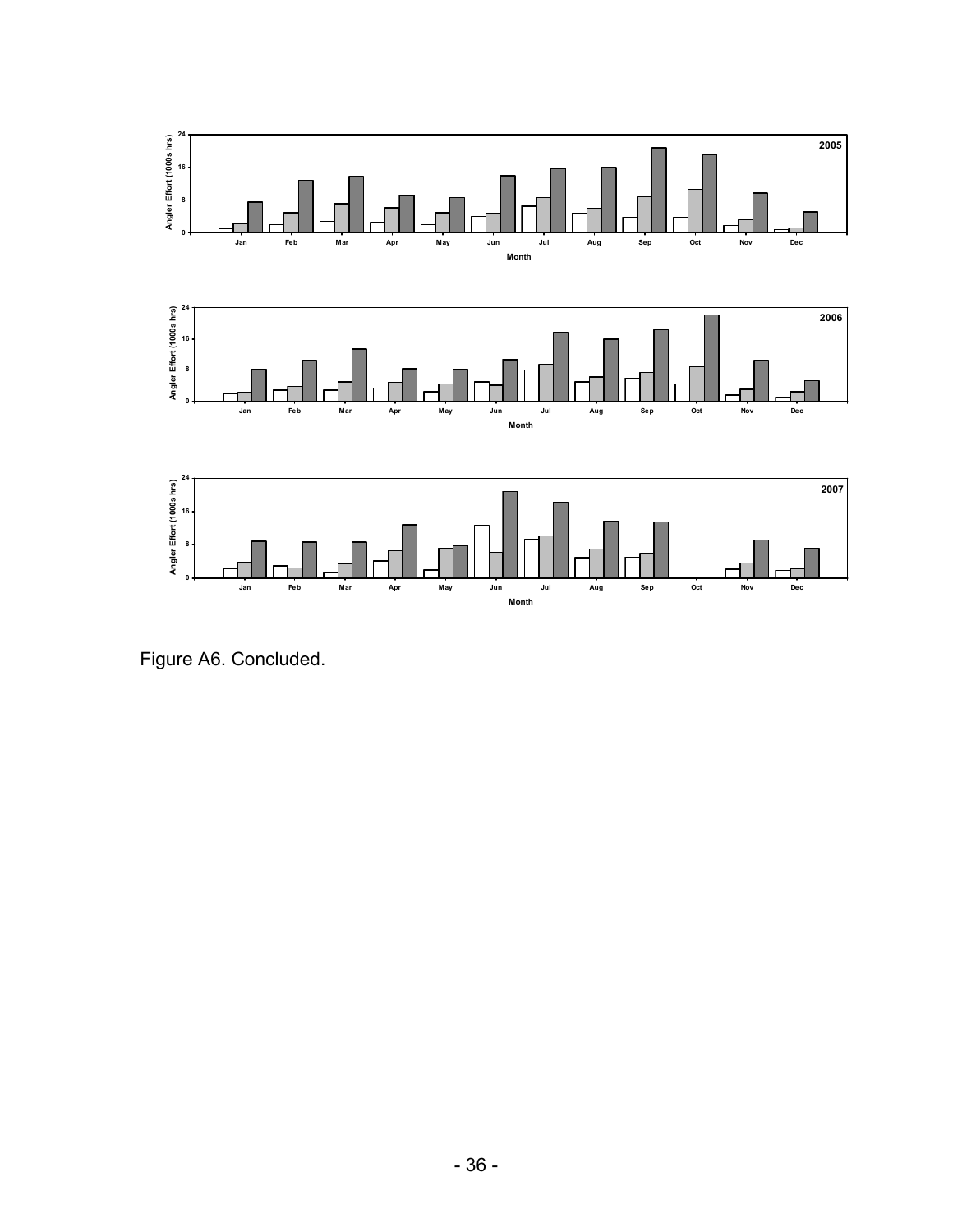





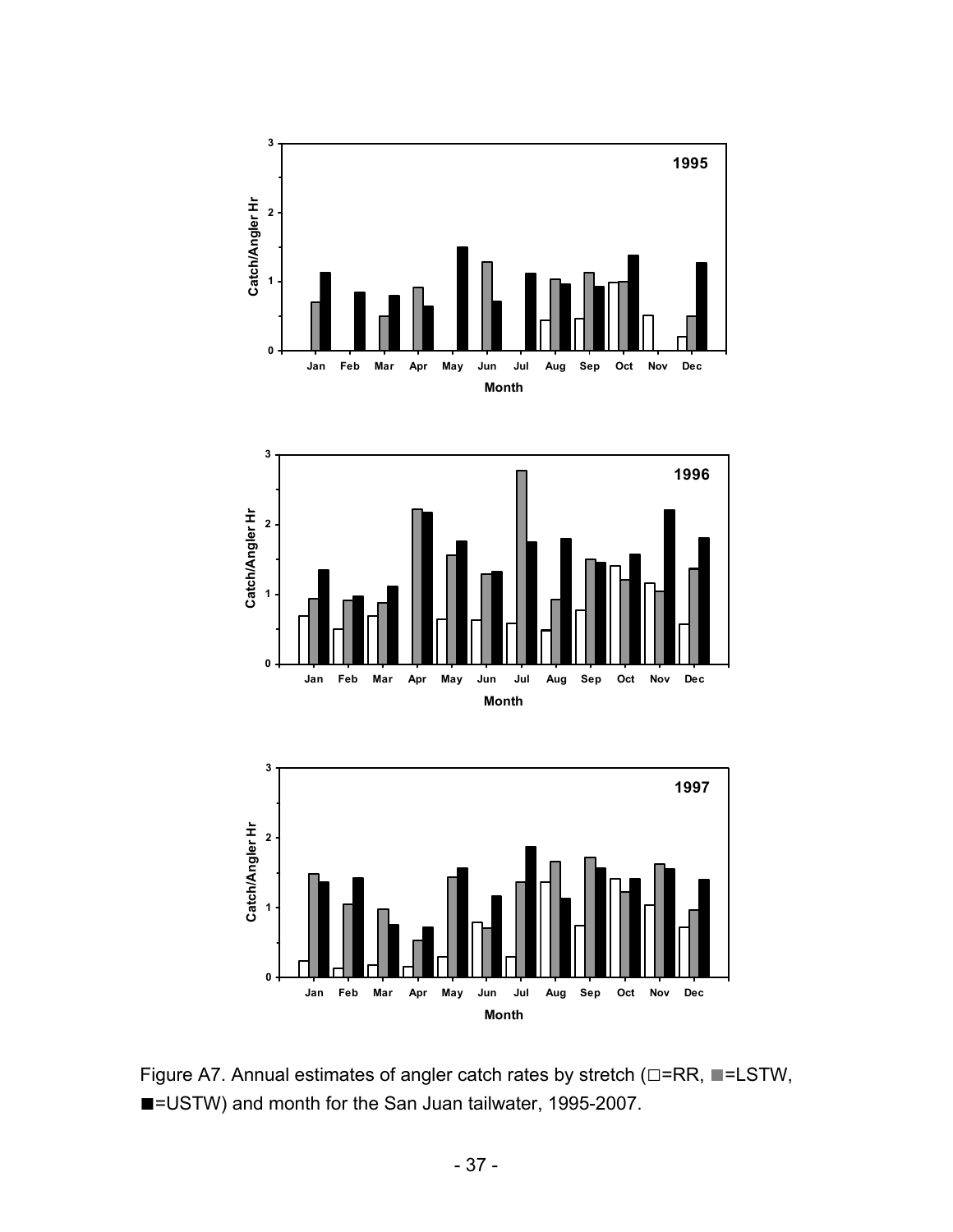





Figure A7. Continued.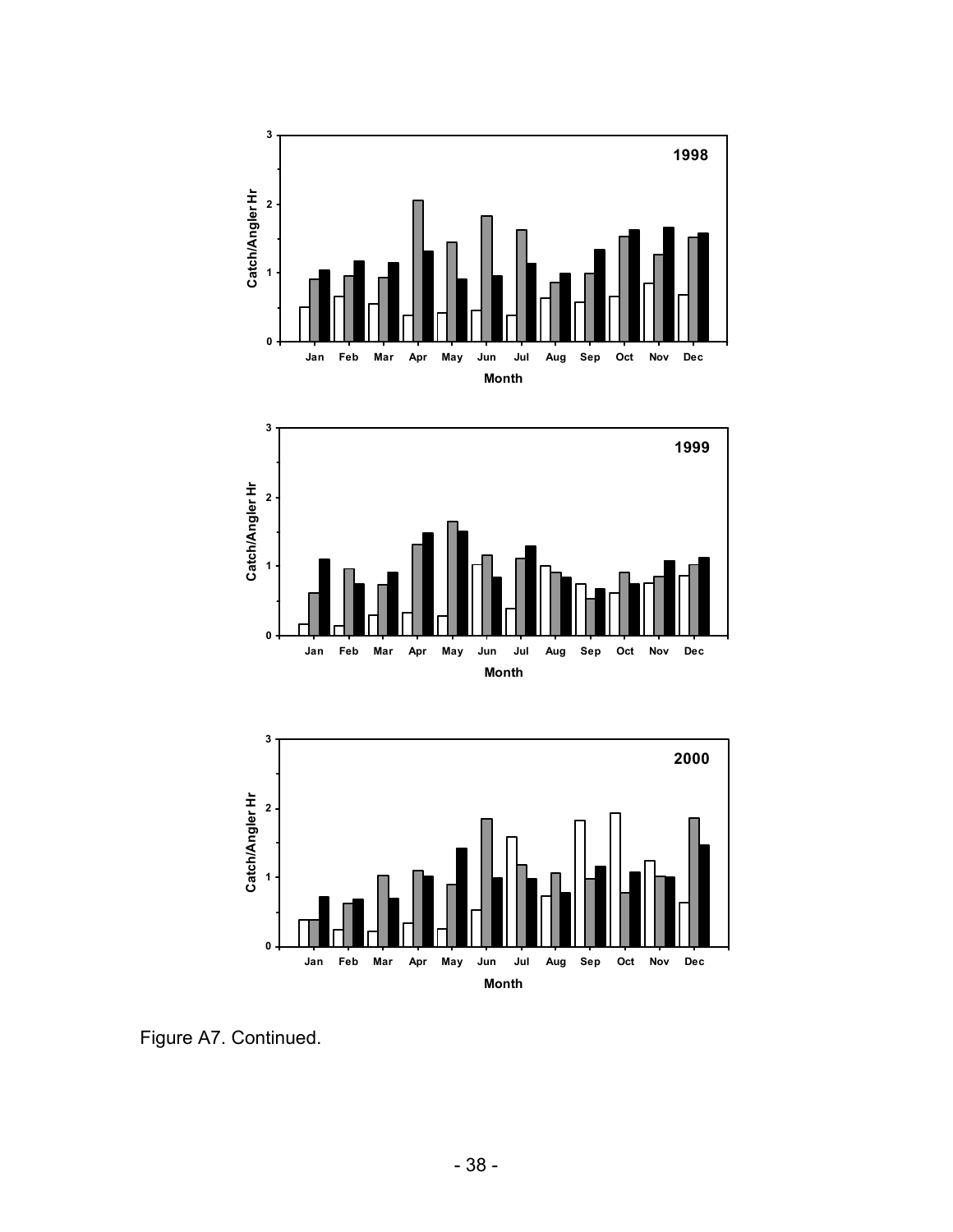

.





Figure A7. Continued.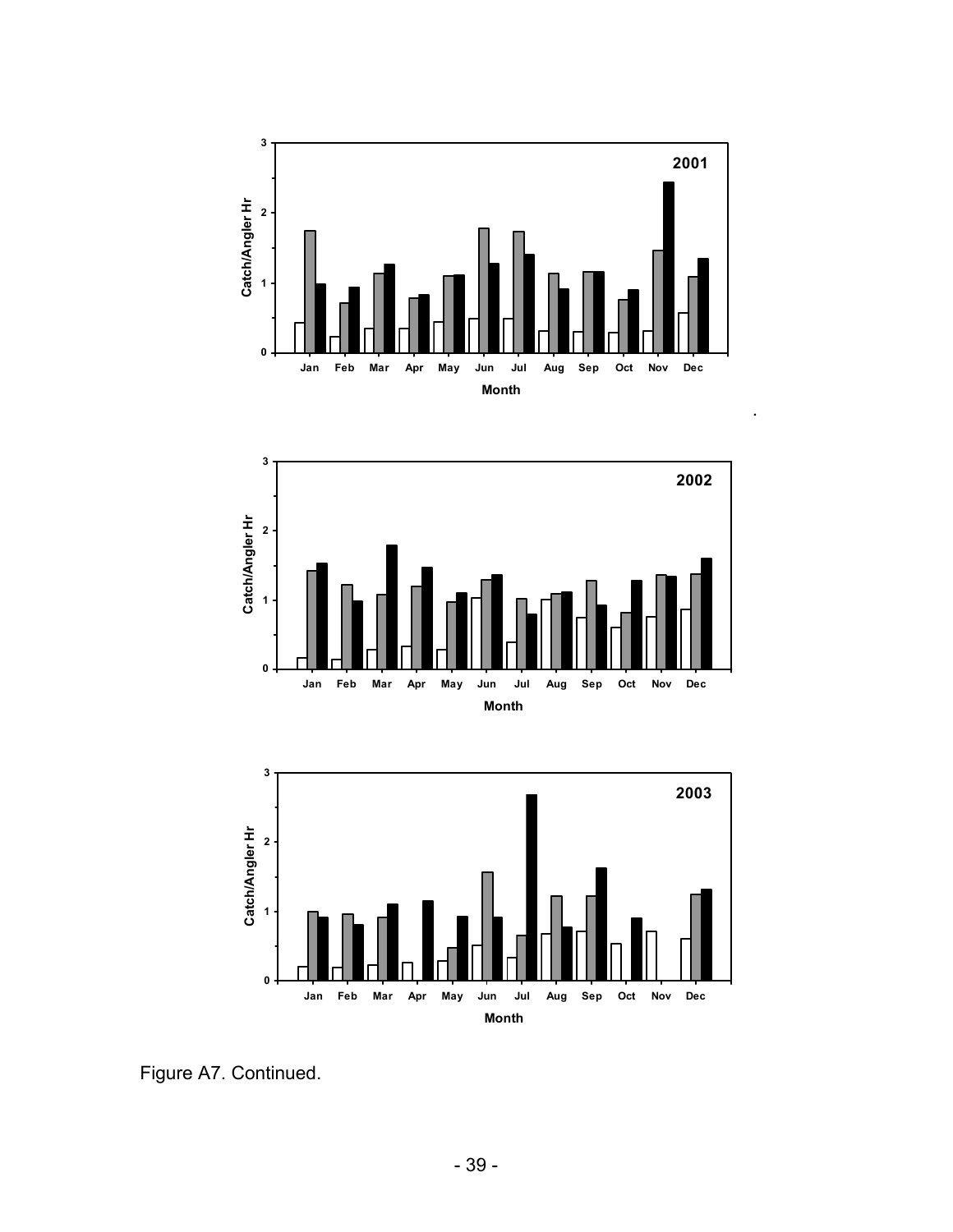





Figure A7. Continued.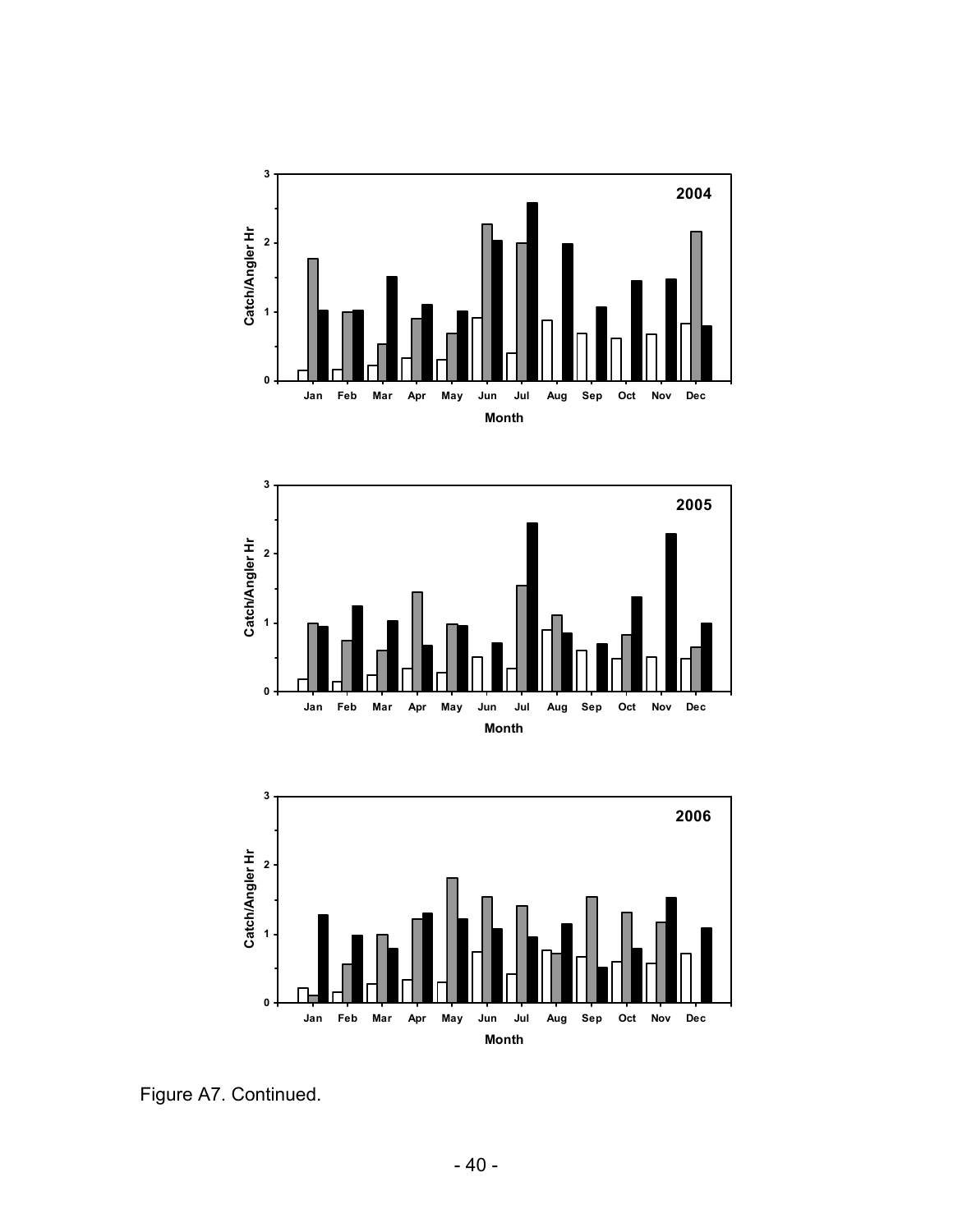

Figure A7. Concluded.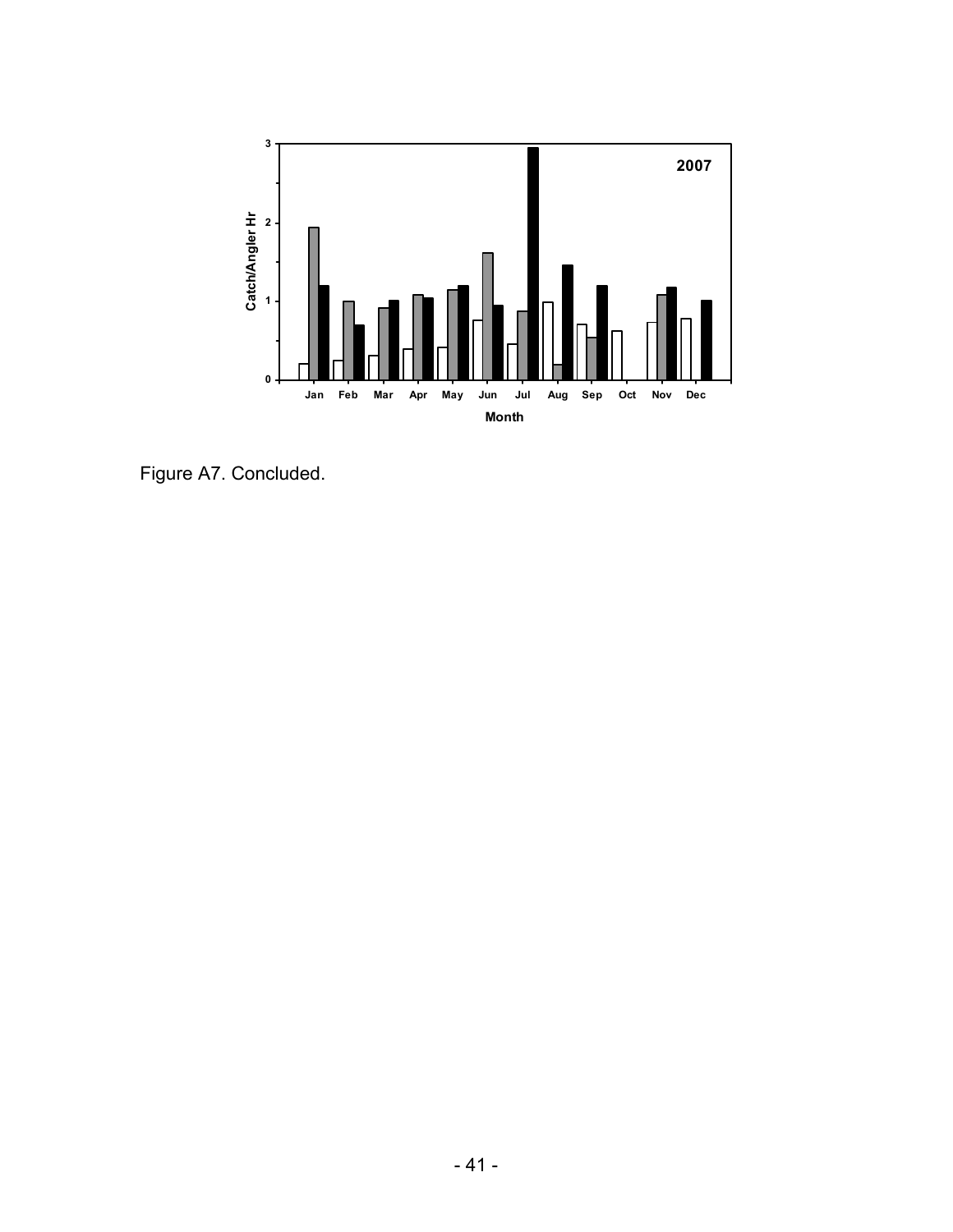





**0%**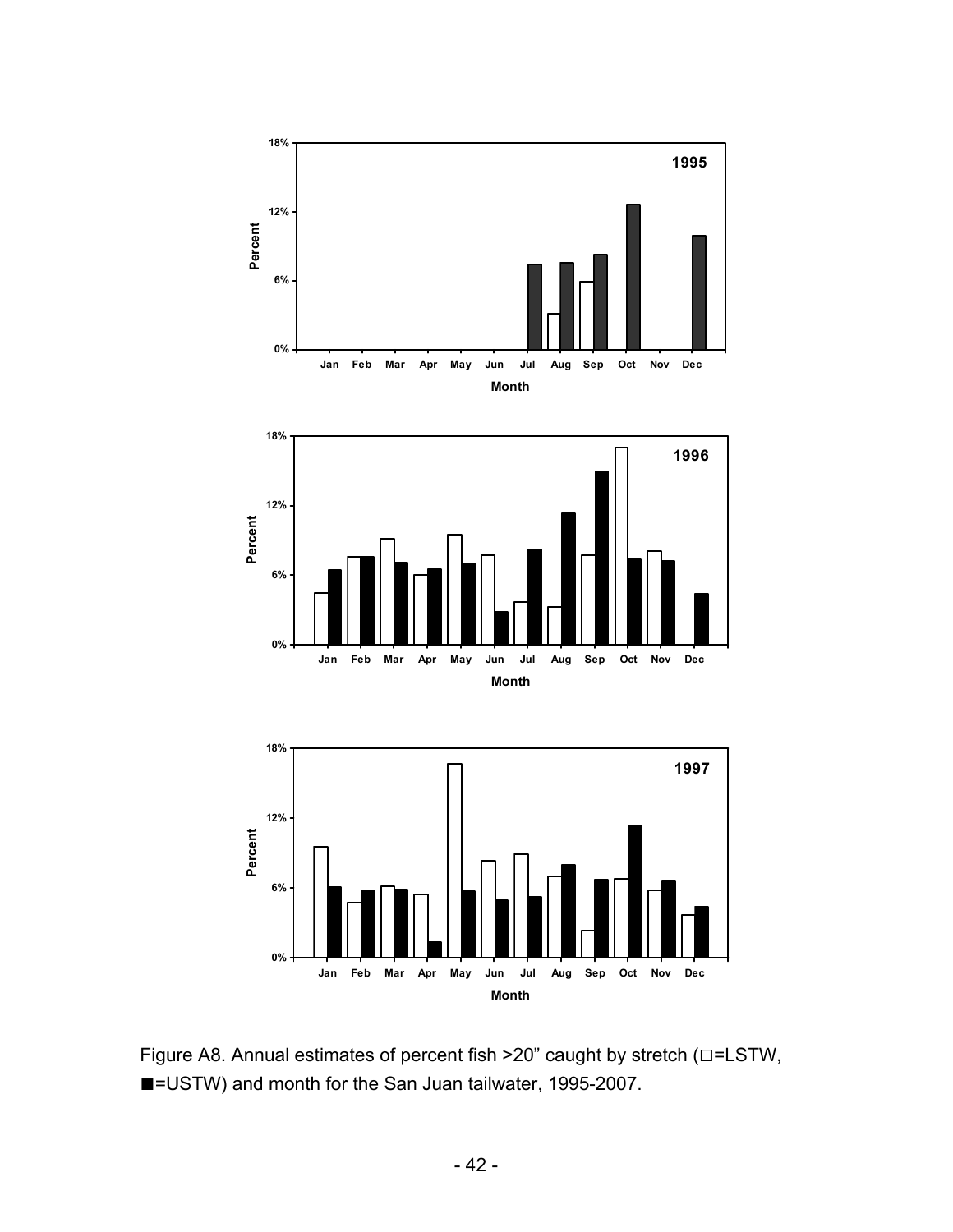





Figure A8. Continued.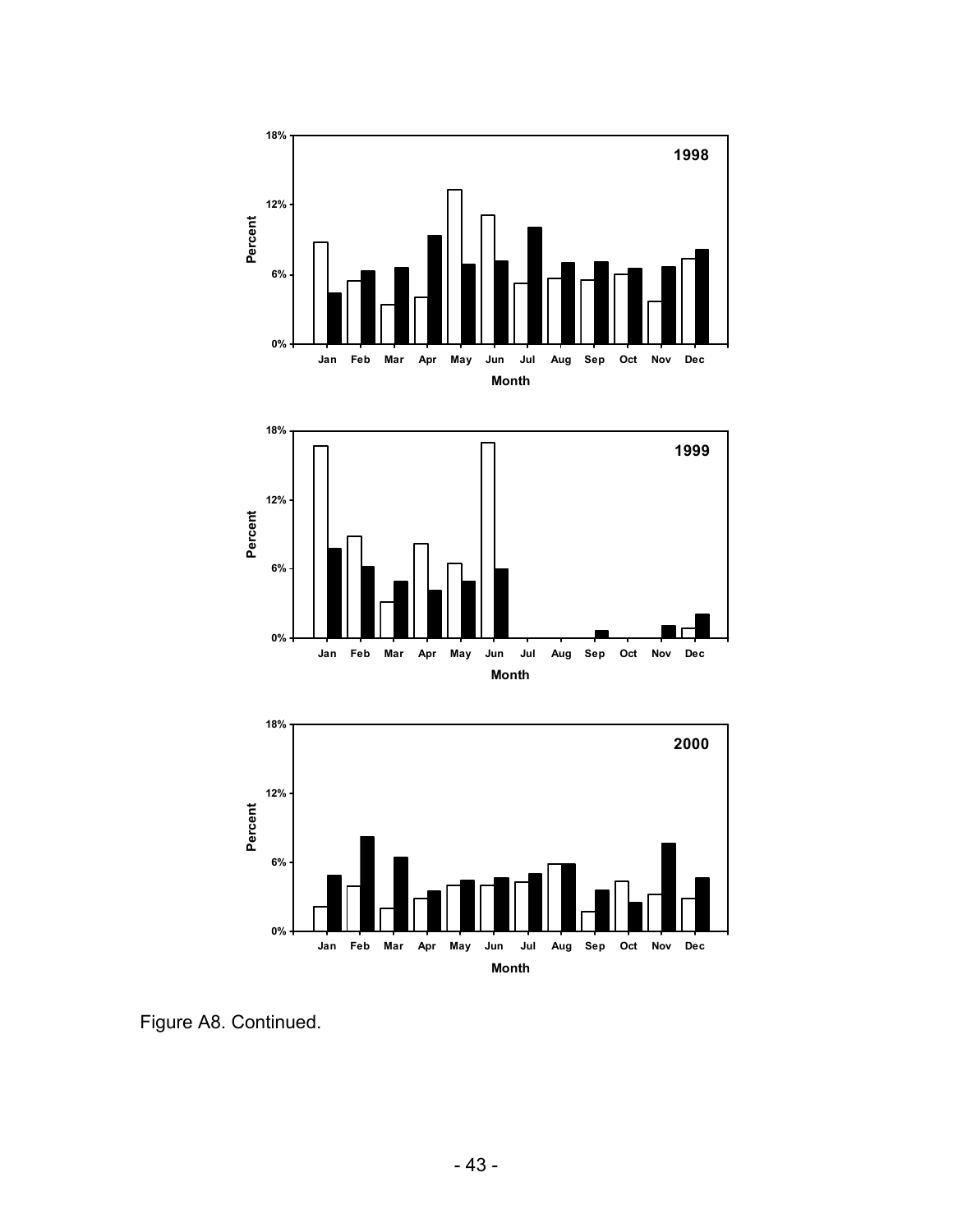





Figure A8. Continued.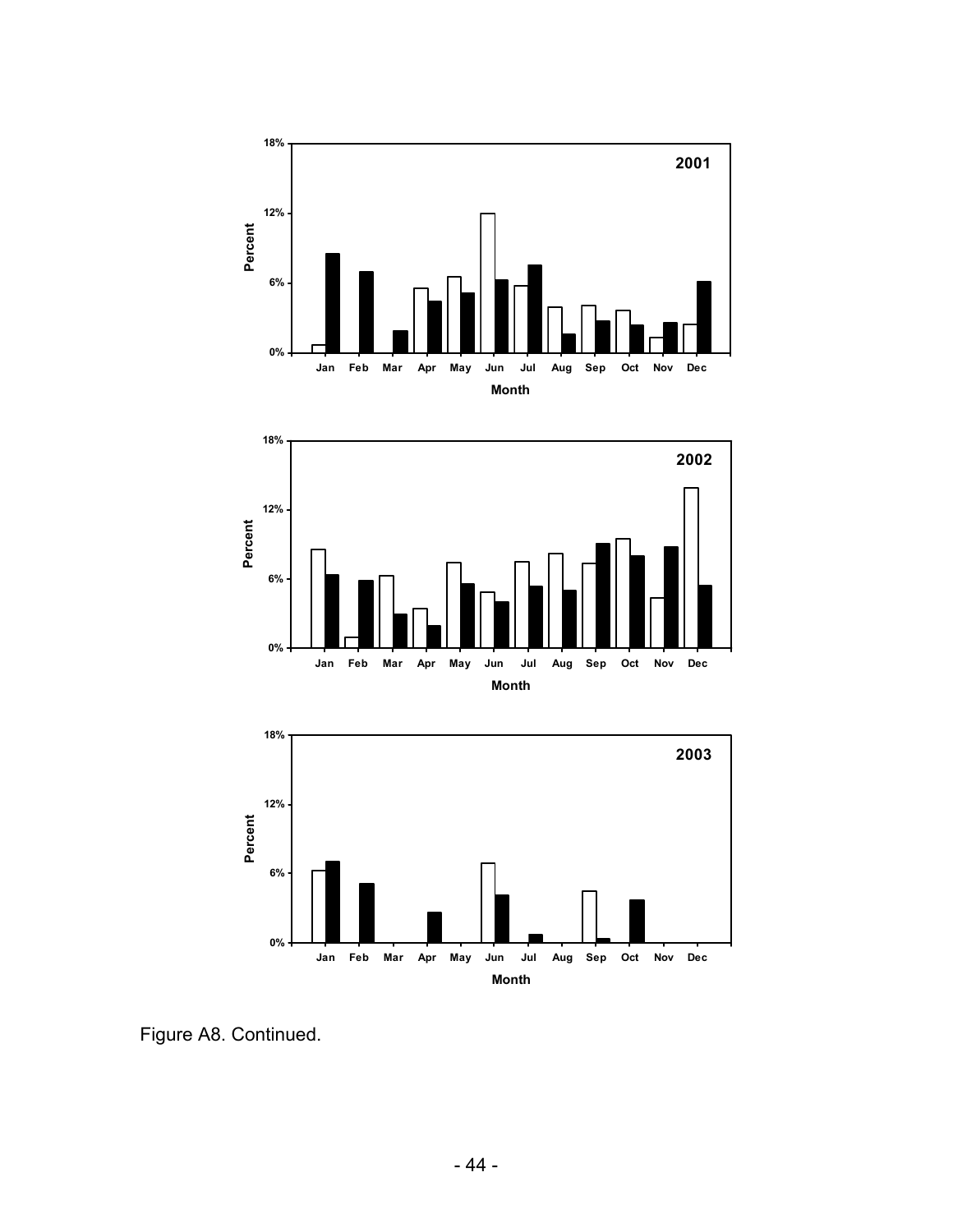





Figure A8. Continued.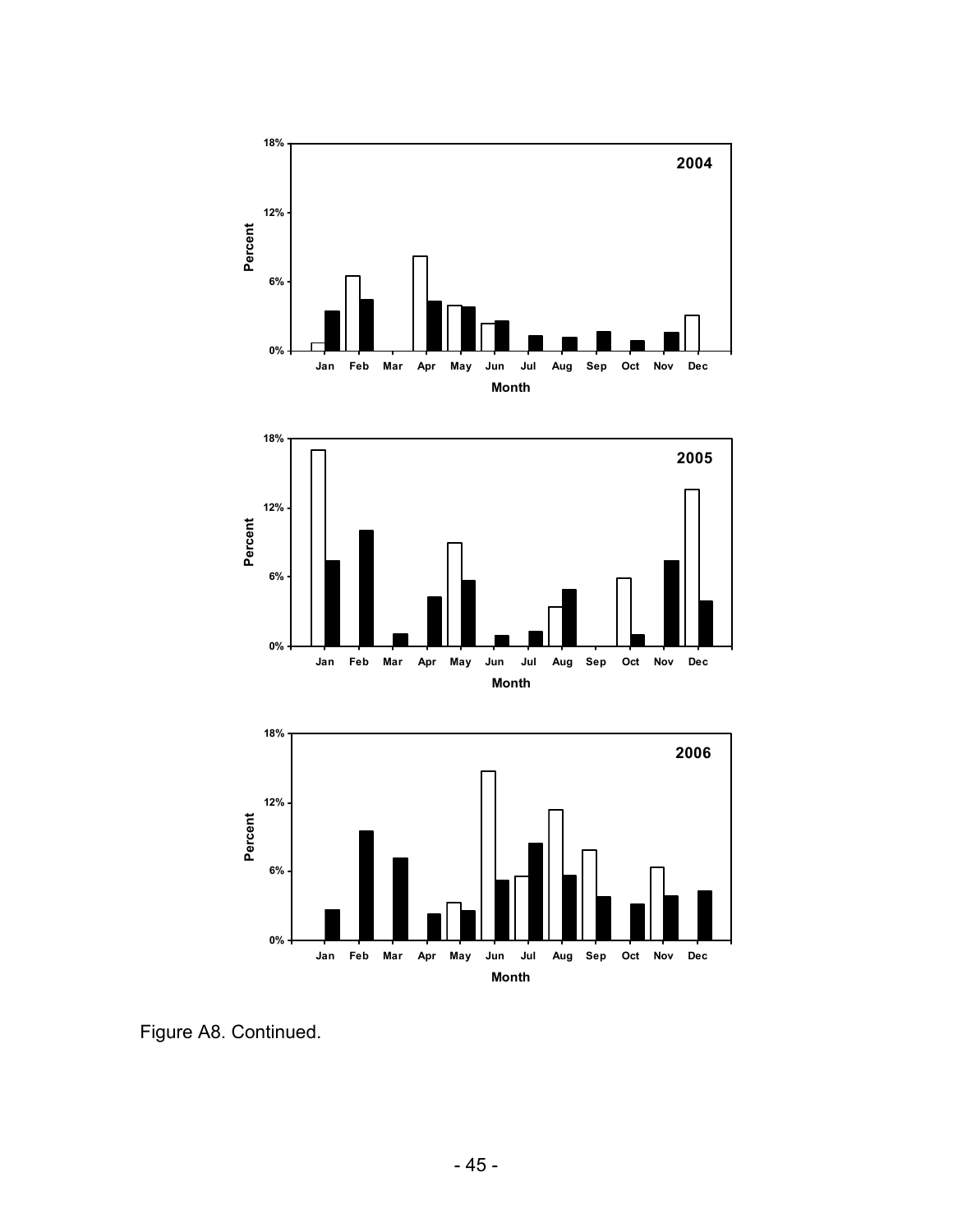

Figure A8. Concluded.